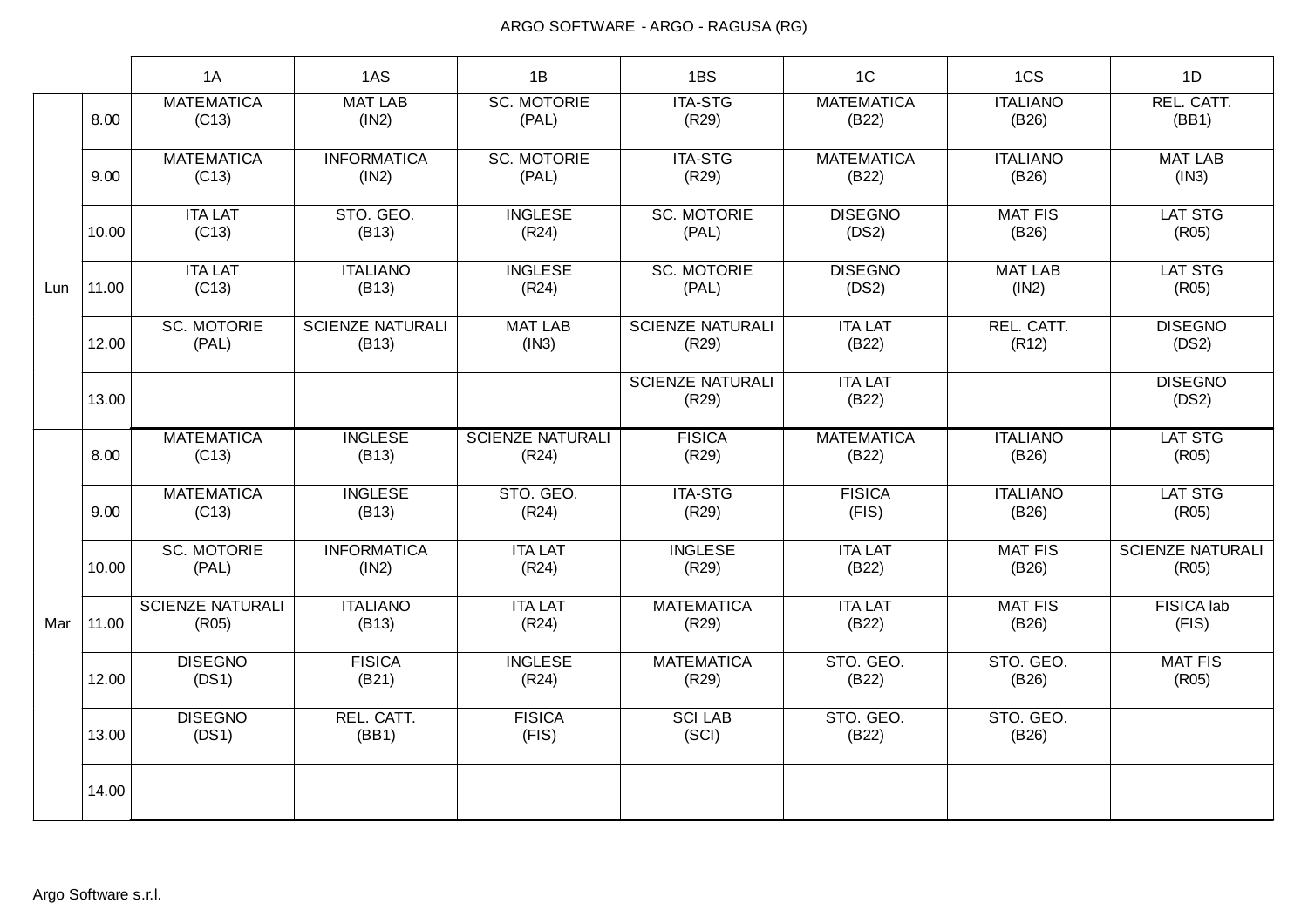|     |       | 1DS                         | 1E                               | 1ES                              | 1FS                         | 2A                               | 2AS                              | 2B                               |
|-----|-------|-----------------------------|----------------------------------|----------------------------------|-----------------------------|----------------------------------|----------------------------------|----------------------------------|
|     | 8.00  | <b>SC. MOTORIE</b><br>(PAL) | <b>LAT STG</b><br>(R14)          | <b>MATEMATICA</b><br>(R17)       | <b>INGLESE</b><br>(R15)     | <b>MATEMATICA</b><br>(C12)       | <b>SC. MOTORIE</b><br>(PAL)      | <b>ITALIANO</b><br>(R25)         |
|     | 9.00  | <b>SC. MOTORIE</b><br>(PAL) | <b>LAT STG</b><br>(R14)          | <b>MATEMATICA</b><br>(R17)       | <b>INGLESE</b><br>(R15)     | <b>MATEMATICA</b><br>(C12)       | <b>ITA-STG</b><br>(R07)          | <b>ITALIANO</b><br>(R25)         |
|     | 10.00 | <b>MATEMATICA</b><br>(R03)  | <b>INGLESE</b><br>(R14)          | <b>ITA-STG</b><br>(R17)          | <b>MATEMATICA</b><br>(R15)  | <b>SC. MOTORIE</b><br>(PAL)      | <b>FISICA</b><br>(B12)           | <b>INGLESE</b><br>(R25)          |
| Lun | 11.00 | <b>INGLESE</b><br>(R03)     | <b>INGLESE</b><br>(R14)          | <b>ITA-STG</b><br>(R17)          | <b>MATEMATICA</b><br>(R15)  | <b>SC. MOTORIE</b><br>(PAL)      | <b>INGLESE</b><br>(B12)          | <b>MAT LAB</b><br>(R25)          |
|     | 12.00 | <b>ITA-STG</b><br>(R03)     | <b>FISICA</b><br>(R14)           | <b>SCIENZE NATURALI</b><br>(R17) | <b>INFORMATICA</b><br>(1N2) | <b>SCIENZE NATURALI</b><br>(C12) | <b>INGLESE</b><br>(B12)          | REL. CATT.<br>(BB1)              |
|     | 13.00 |                             | <b>SCIENZE NATURALI</b><br>(R14) | REL. CATT.<br>(R17)              |                             | <b>ITA LAT</b><br>(C12)          |                                  |                                  |
|     | 8.00  | <b>MATEMATICA</b><br>(R03)  | <b>MAT LAB</b><br>(1N2)          | <b>SC. MOTORIE</b><br>(PAL)      | <b>ITA-STG</b><br>(R15)     | <b>MATEMATICA</b><br>(C12)       | <b>MATEMATICA</b><br>(B12)       | <b>DISEGNO</b><br>(DS2)          |
|     | 9.00  | <b>MATEMATICA</b><br>(R03)  | <b>MATEMATICA</b><br>(R17)       | <b>SC. MOTORIE</b><br>(PAL)      | <b>ITA-STG</b><br>(R15)     | <b>MATEMATICA</b><br>(C12)       | <b>MATEMATICA</b><br>(B12)       | <b>DISEGNO</b><br>(DS2)          |
|     | 10.00 | <b>DISEGNO</b><br>(DS1)     | <b>SC. MOTORIE</b><br>(PAL)      | <b>ITA-STG</b><br>(R17)          | <b>MATEMATICA</b><br>(R15)  | <b>SCIENZE NATURALI</b><br>(C12) | <b>SCI LAB</b><br>(SCI)          | <b>MATEMATICA</b><br>(R25)       |
| Mar | 11.00 | <b>DISEGNO</b><br>(DS1)     | <b>SC. MOTORIE</b><br>(PAL)      | <b>ITA-STG</b><br>(R17)          | <b>MATEMATICA</b><br>(R15)  | <b>ITA LAT</b><br>(C12)          | <b>SCIENZE NATURALI</b><br>(B12) | <b>MATEMATICA</b><br>(R25)       |
|     | 12.00 | REL. CATT.<br>(R03)         | <b>SCIENZE NATURALI</b><br>(R15) | <b>INGLESE</b><br>(R17)          | <b>INFORMATICA</b><br>(IN2) | <b>ITA LAT</b><br>(C12)          | <b>INGLESE</b><br>(B12)          | <b>SCIENZE NATURALI</b><br>(R25) |
|     | 13.00 |                             |                                  |                                  | <b>INGLESE</b><br>(R15)     | STO. GEO.<br>(C12)               |                                  |                                  |
|     | 14.00 |                             |                                  |                                  |                             |                                  |                                  |                                  |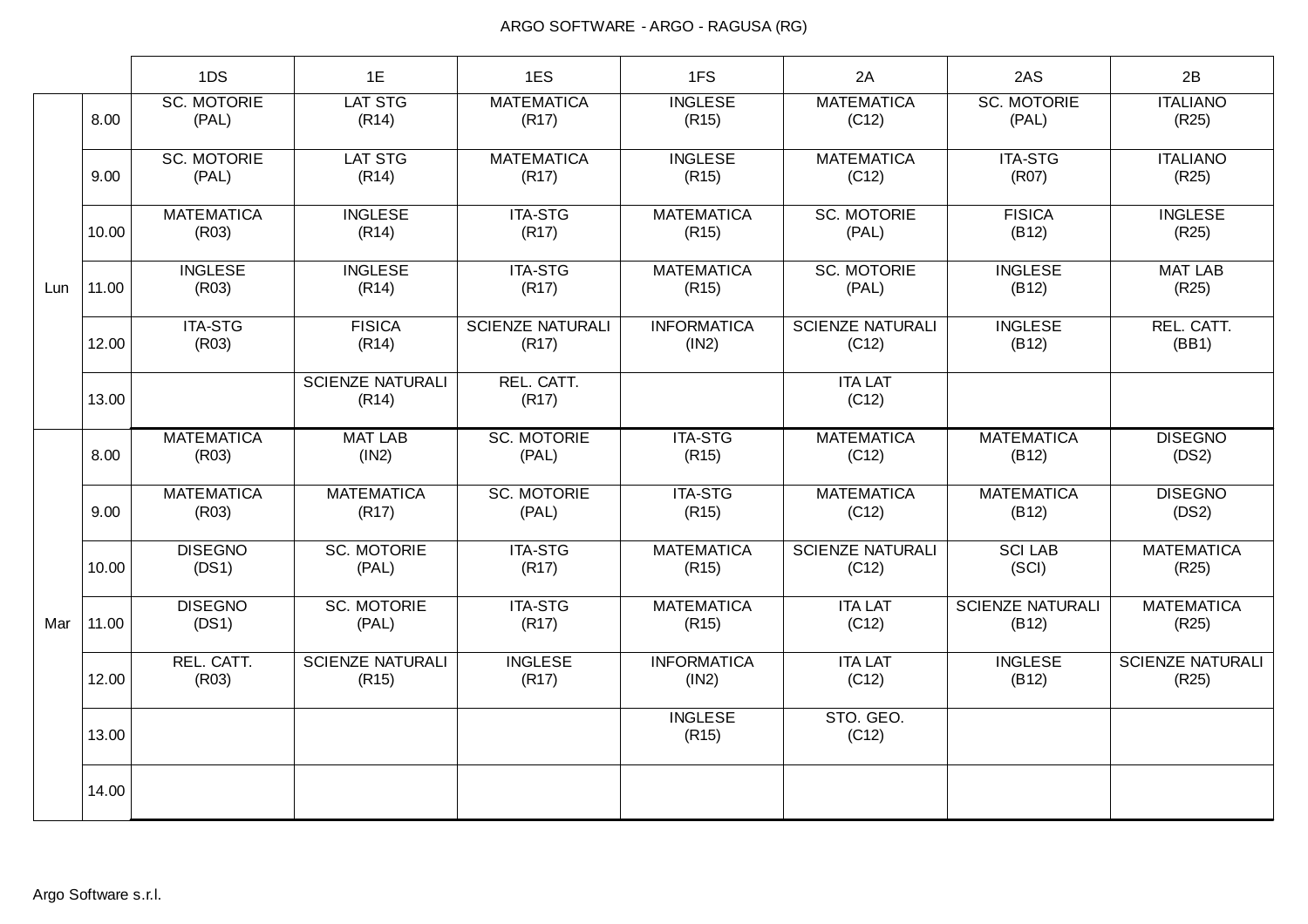|     |       | 2BS                              | 2C                         | 2CS                              | 2CT                     | 2D                          | 2DS                              | 2ES                              |
|-----|-------|----------------------------------|----------------------------|----------------------------------|-------------------------|-----------------------------|----------------------------------|----------------------------------|
|     | 8.00  | <b>FISICA</b><br>(R21)           | <b>INGLESE</b><br>(B21)    | <b>DISEGNO</b><br>(DS2)          | <b>SCIENZE NATURALI</b> | <b>ITA LAT</b><br>(R06)     | <b>DISEGNO</b><br>(DS1)          | STO. GEO.<br>(R11)               |
|     | 9.00  | <b>SCIENZE NATURALI</b><br>(R21) | <b>INGLESE</b><br>(B21)    | <b>DISEGNO</b><br>(DS2)          | <b>SCIENZE NATURALI</b> | <b>ITA LAT</b><br>(R06)     | <b>DISEGNO</b><br>(DS1)          | <b>INFORMATICA</b><br>(IN1)      |
|     | 10.00 | <b>SCI LAB</b><br>(SCI)          | <b>MATEMATICA</b><br>(B21) | <b>ITA-STG</b><br>(R29)          | <b>INGLESE</b>          | <b>MAT LAB</b><br>(R06)     | <b>ITA-STG</b><br>(R02)          | <b>FISICA</b><br>(R11)           |
| Lun | 11.00 | <b>ITALIANO</b><br>(R21)         | <b>MATEMATICA</b><br>(B21) | <b>ITA-STG</b><br>(R29)          | <b>INGLESE</b>          | <b>SCI LAB</b><br>(R06)     | <b>MATEMATICA</b><br>(R02)       | <b>MATEMATICA</b><br>(R11)       |
|     | 12.00 | <b>ITALIANO</b><br>(R21)         | <b>ITALIANO</b><br>(B21)   | <b>SCIENZE NATURALI</b><br>(B25) | <b>ITA STO</b>          | <b>SC. MOTORIE</b><br>(PAL) | <b>MATEMATICA</b><br>(R02)       | <b>INGLESE</b><br>(R11)          |
|     | 13.00 |                                  | <b>FISICA</b><br>(B21)     |                                  | <b>ITA STO</b>          | <b>SC. MOTORIE</b><br>(PAL) | <b>INFORMATICA</b><br>(IN1)      | <b>ITALIANO</b><br>(R11)         |
|     | 8.00  | <b>SC. MOTORIE</b><br>(PAL)      | <b>LATINO</b><br>(B21)     | <b>ITA-STG</b><br>(R16)          | REL. CATT.              | STO. GEO.<br>(R06)          | <b>SCI LAB</b><br>(SCI)          | <b>SCIENZE NATURALI</b><br>(R11) |
|     | 9.00  | <b>SC. MOTORIE</b><br>(PAL)      | <b>LATINO</b><br>(B21)     | <b>INFORMATICA</b><br>(1N2)      | <b>INGLESE</b>          | STO. GEO.<br>(R06)          | <b>SCIENZE NATURALI</b><br>(SCI) | <b>SCIENZE NATURALI</b><br>(R11) |
|     | 10.00 | <b>FISICA</b> lab<br>(FIS)       | <b>MATEMATICA</b><br>(B21) | <b>INGLESE</b><br>(B25)          | <b>ITA STO</b>          | <b>INGLESE</b><br>(R06)     | <b>ITA-STG</b><br>(R02)          | <b>DISEGNO</b><br>(DS2)          |
| Mar | 11.00 | <b>INFORMATICA</b><br>(1N2)      | <b>MATEMATICA</b><br>(B21) | <b>MATEMATICA</b><br>(B25)       | <b>ITA STO</b>          | <b>ITA LAT</b><br>(R06)     | <b>ITA-STG</b><br>(R02)          | <b>DISEGNO</b><br>(DS2)          |
|     | 12.00 | REL. CATT.<br>(R21)              | FISICA lab<br>(FIS)        | <b>MATEMATICA</b><br>(B25)       | <b>SCIENZE NATURALI</b> | <b>ITA LAT</b><br>(R06)     | <b>INFORMATICA</b><br>(IN1)      | <b>ITALIANO</b><br>(R12)         |
|     | 13.00 | STO. GEO.<br>(R21)               |                            |                                  | <b>SCIENZE NATURALI</b> |                             |                                  | REL. CATT.<br>(R12)              |
|     | 14.00 |                                  |                            |                                  | <b>MATEMATICA</b>       |                             |                                  |                                  |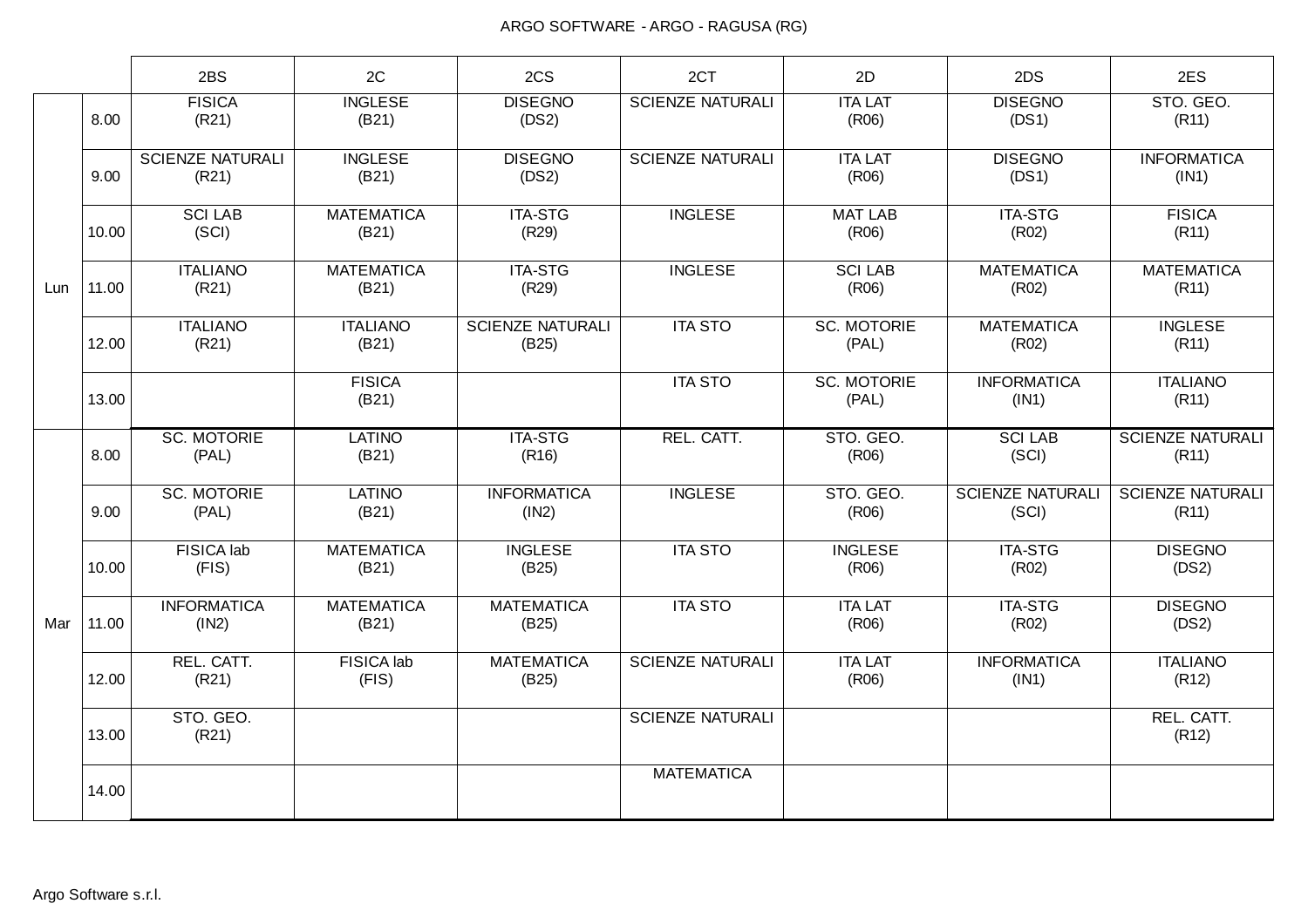|     |       | 2FS                         | 2GS                              | 3A                      | 3AS                              | 3B                               | 3BS                              | 3CM               |
|-----|-------|-----------------------------|----------------------------------|-------------------------|----------------------------------|----------------------------------|----------------------------------|-------------------|
|     | 8.00  | <b>INFORMATICA</b><br>(IN1) | <b>FISICA</b><br>(B29)           | <b>MAT FIS</b><br>(C11) | <b>ITALIANO</b><br>(B11)         | <b>ITA LAT</b><br>(R26)          | <b>FISICA</b><br>(R22)           | <b>ITA STO</b>    |
|     | 9.00  | <b>MATEMATICA</b><br>(R11)  | <b>MATEMATICA</b><br>(B29)       | <b>MAT FIS</b><br>(C11) | <b>ITALIANO</b><br>(B11)         | <b>MAT FIS</b><br>(R26)          | <b>FISICA</b><br>(R22)           | <b>ITA STO</b>    |
|     | 10.00 | <b>SC. MOTORIE</b><br>(PAL) | <b>SCIENZE NATURALI</b><br>(B29) | FIL STO<br>(C11)        | <b>SCIENZE NATURALI</b><br>(B11) | <b>MAT FIS</b><br>(R26)          | <b>INFORMATICA</b><br>(IN1)      | REL. CATT.        |
| Lun | 11.00 | <b>SC. MOTORIE</b><br>(PAL) | <b>ITALIANO</b><br>(B29)         | <b>FIL STO</b><br>(C11) | <b>SCIENZE NATURALI</b><br>(B11) | <b>FILOSOFIA</b><br>(R26)        | <b>SCIENZE NATURALI</b><br>(R22) | <b>MATEMATICA</b> |
|     | 12.00 | <b>ITA-STG</b><br>(R16)     | <b>ITALIANO</b><br>(B29)         | <b>ITA LAT</b><br>(C11) | <b>MAT FIS</b><br>(B11)          | <b>SCIENZE NATURALI</b><br>(R26) | <b>INGLESE</b><br>(R22)          | <b>MATEMATICA</b> |
|     | 13.00 | <b>ITA-STG</b><br>(R16)     |                                  | <b>ITA LAT</b><br>(C11) | <b>MAT FIS</b><br>(B11)          | <b>SCI LAB</b><br>(SCI)          | <b>INGLESE</b><br>(R22)          | <b>TECN COMM</b>  |
|     | 8.00  | <b>FISICA</b> lab<br>(FIS)  | <b>INGLESE</b><br>(B29)          | <b>DISEGNO</b><br>(DS1) | <b>INGLESE</b><br>(B11)          | <b>SC. MOTORIE</b><br>(PAL)      | <b>FISICA</b><br>(R22)           | <b>DIRITTO</b>    |
|     | 9.00  | <b>ITA-STG</b><br>(R16)     | <b>INGLESE</b><br>(B29)          | <b>DISEGNO</b><br>(DS1) | <b>INFORMATICA</b><br>(IN1)      | <b>SC. MOTORIE</b><br>(PAL)      | <b>SC. MOTORIE</b><br>(PAL)      | <b>TECN COMM</b>  |
|     | 10.00 | <b>ITA-STG</b><br>(R16)     | <b>MAT LAB</b><br>(IN1)          | <b>INGLESE</b><br>(C11) | <b>DISEGNO</b><br>(IN3)          | <b>ITA LAT</b><br>(R26)          | <b>SC. MOTORIE</b><br>(PAL)      | <b>FRANCESE</b>   |
| Mar | 11.00 | <b>INFORMATICA</b><br>(IN1) | REL. CATT.<br>(B29)              | <b>INGLESE</b><br>(C11) | <b>DISEGNO</b><br>(IN3)          | <b>ITA LAT</b><br>(R26)          | <b>MATEMATICA</b><br>(R22)       | <b>FRANCESE</b>   |
|     | 12.00 | <b>SCI LAB</b><br>(SCI)     | STO. GEO.<br>(B29)               | <b>ITA LAT</b><br>(C11) | <b>SCIENZE NATURALI</b><br>(B11) | <b>STORIA</b><br>(R26)           | <b>MATEMATICA</b><br>(R22)       | <b>ITA STO</b>    |
|     | 13.00 |                             |                                  | <b>MAT FIS</b><br>(C11) | <b>SCIENZE NATURALI</b><br>(B11) | <b>STORIA</b><br>(R26)           | <b>INFORMATICA</b><br>(1N2)      | <b>MATEMATICA</b> |
|     | 14.00 |                             |                                  |                         |                                  |                                  |                                  |                   |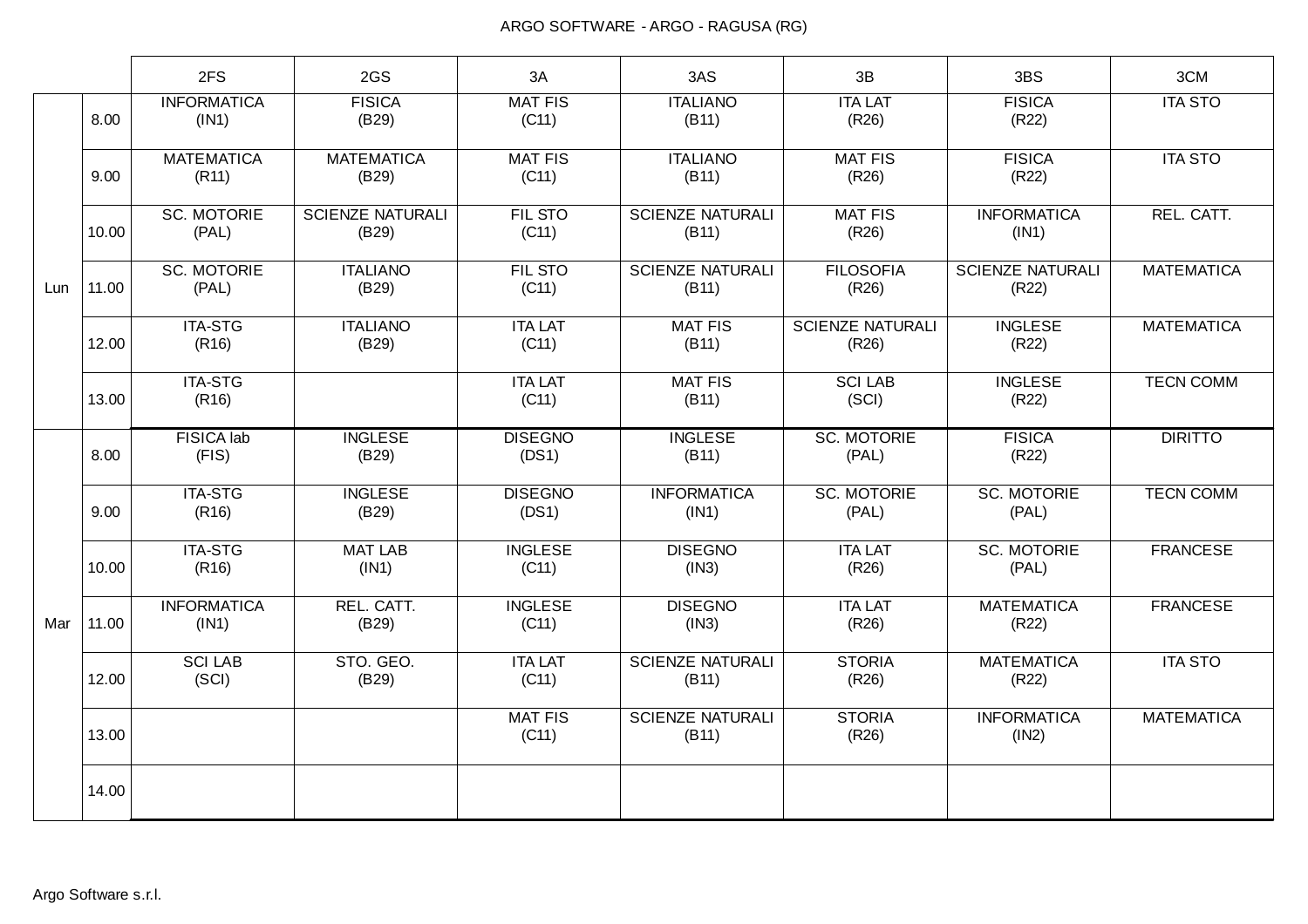|     |       | 3CS                              | 3DS                         | 3ES                              | 4A                               | 4AS                              | 4B                          | 4BS                              |
|-----|-------|----------------------------------|-----------------------------|----------------------------------|----------------------------------|----------------------------------|-----------------------------|----------------------------------|
|     | 8.00  | <b>INGLESE</b><br>(B24)          | <b>ITALIANO</b><br>(B13)    | <b>MAT FIS</b><br>(R12)          | <b>FIL STO</b><br>(R05)          | <b>MAT FIS</b><br>(B12)          | <b>FIL STO</b><br>(R16)     | <b>INFORMATICA</b><br>(IN3)      |
|     | 9.00  | <b>INGLESE</b><br>(B24)          | <b>ITALIANO</b><br>(B13)    | REL. CATT.<br>(R12)              | <b>ITA LAT</b><br>(R05)          | <b>MAT FIS</b><br>(B12)          | FIL STO<br>(R16)            | <b>ITALIANO</b><br>(R28)         |
|     | 10.00 | <b>ITA STO</b><br>(B24)          | <b>DISEGNO</b><br>(IN3)     | FIL STO<br>(R12)                 | <b>DISEGNO</b><br>(DS1)          | FIL STO<br>(C12)                 | <b>ITA LAT</b><br>(R16)     | <b>INGLESE</b><br>(R28)          |
| Lun | 11.00 | <b>ITA STO</b><br>(B24)          | <b>DISEGNO</b><br>(IN3)     | <b>FIL STO</b><br>(R12)          | <b>DISEGNO</b><br>(DS1)          | FIL STO<br>(C12)                 | <b>MAT FIS</b><br>(R16)     | <b>INGLESE</b><br>(R28)          |
|     | 12.00 | <b>FISICA</b><br>(B24)           | <b>INGLESE</b><br>(R15)     | <b>INFORMATICA</b><br>(IN1)      | <b>INGLESE</b><br>(R06)          | <b>SCIENZE NATURALI</b><br>(C13) | <b>DISEGNO</b><br>(DS1)     | <b>FIL STO</b><br>(R28)          |
|     | 13.00 | <b>FISICA</b><br>(B24)           | <b>INFORMATICA</b><br>(IN3) | <b>INGLESE</b><br>(R12)          | <b>INGLESE</b><br>(R06)          | <b>SCIENZE NATURALI</b><br>(C13) | <b>DISEGNO</b><br>(DS1)     | FIL STO<br>(R28)                 |
|     | 8.00  | <b>FILOSOFIA</b><br>(B24)        | <b>MATEMATICA</b><br>(R01)  | <b>SCIENZE NATURALI</b><br>(R12) | <b>MAT FIS</b><br>(B27)          | REL. CATT.<br>(BB1)              | <b>INGLESE</b><br>(R21)     | <b>DISEGNO</b><br>(IN3)          |
|     | 9.00  | REL. CATT.<br>(B24)              | <b>MATEMATICA</b><br>(R01)  | <b>SCIENZE NATURALI</b><br>(R12) | <b>MAT FIS</b><br>(B27)          | FIL STO<br>(C14)                 | <b>INGLESE</b><br>(R21)     | <b>DISEGNO</b><br>(IN3)          |
|     | 10.00 | <b>SCIENZE NATURALI</b><br>(B24) | FIL STO<br>(R01)            | <b>MAT FIS</b><br>(R12)          | <b>ITA LAT</b><br>(B27)          | <b>INGLESE</b><br>(C13)          | <b>ITA LAT</b><br>(R21)     | <b>ITALIANO</b><br>(R03)         |
| Mar | 11.00 | <b>SCIENZE NATURALI</b><br>(B24) | FIL STO<br>(R01)            | <b>MAT FIS</b><br>(R12)          | <b>SCIENZE NATURALI</b><br>(B27) | <b>INGLESE</b><br>(C13)          | <b>ITA LAT</b><br>(R21)     | <b>SCIENZE NATURALI</b><br>(R03) |
|     | 12.00 | <b>MATEMATICA</b><br>(B24)       | <b>ITALIANO</b><br>(R01)    | <b>DISEGNO</b><br>(IN3)          | <b>SC. MOTORIE</b><br>(PAL)      | <b>MAT FIS</b><br>(C13)          | <b>SC. MOTORIE</b><br>(PAL) | <b>MAT FIS</b><br>(R02)          |
|     | 13.00 | <b>MATEMATICA</b><br>(B24)       | <b>ITALIANO</b><br>(R01)    | <b>DISEGNO</b><br>(IN3)          | <b>SC. MOTORIE</b><br>(PAL)      | <b>MAT FIS</b><br>(C13)          | <b>SC. MOTORIE</b><br>(PAL) | <b>MAT FIS</b><br>(R02)          |
|     | 14.00 |                                  |                             |                                  |                                  |                                  |                             |                                  |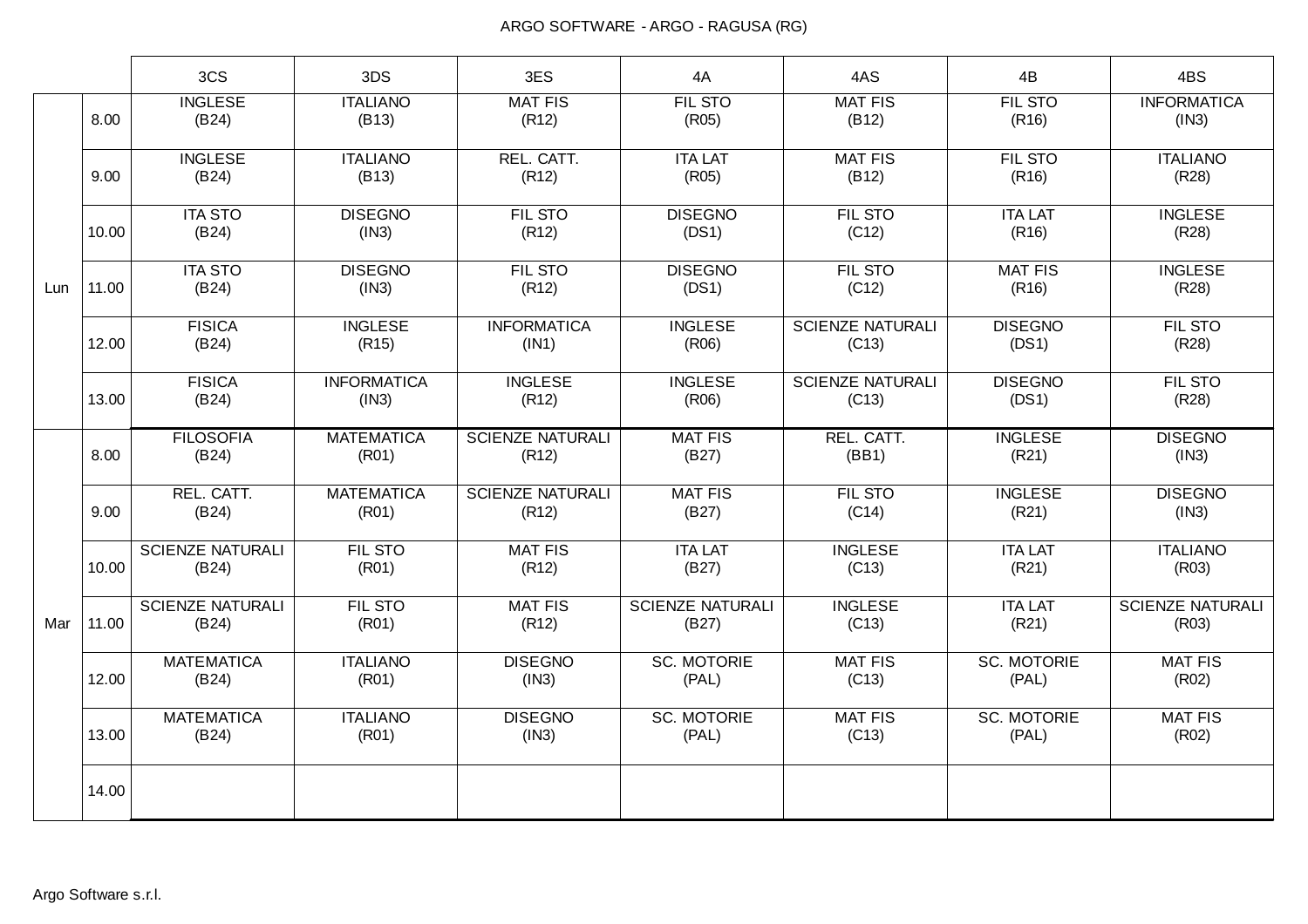|     |       | 4C                               | 4CM               | 4CS                              | 4CT                         | 4D                               | 4DS                         | 5A                      |
|-----|-------|----------------------------------|-------------------|----------------------------------|-----------------------------|----------------------------------|-----------------------------|-------------------------|
|     | 8.00  | <b>SCIENZE NATURALI</b><br>(R23) | <b>DIRITTO</b>    | <b>MAT FIS</b><br>(R01)          | <b>GESTIONE CANTIERE</b>    | <b>INGLESE</b><br>(C14)          | <b>SCILAB</b><br>(SCI)      | <b>INGLESE</b><br>(B28) |
|     | 9.00  | <b>SCIENZE NATURALI</b><br>(R23) | <b>DIRITTO</b>    | <b>MAT FIS</b><br>(R01)          | <b>TOPOGRAFIA</b>           | <b>INGLESE</b><br>(C14)          | <b>SCI LAB</b><br>(SCI)     | <b>INGLESE</b><br>(B28) |
|     | 10.00 | <b>FIL STO</b><br>(BB1)          | <b>TECN COMM</b>  | <b>ITALIANO</b><br>(R01)         | <b>MATEMATICA</b>           | <b>ITA LAT</b><br>(C14)          | <b>INGLESE</b><br>(R04)     | <b>MAT FIS</b><br>(B28) |
| Lun | 11.00 | FIL STO<br>(BB1)                 | <b>TECN COMM</b>  | <b>SCIENZE NATURALI</b><br>(R01) | <b>ITA STO</b>              | <b>SCIENZE NATURALI</b><br>(C14) | <b>INFORMATICA</b><br>(IN1) | <b>MAT FIS</b><br>(B28) |
|     | 12.00 | <b>MAT FIS</b><br>(R23)          | <b>TECN COMM</b>  | <b>SC. MOTORIE</b><br>(PAL)      | <b>PROGETTAZIONE</b><br>LAB | FIL STO<br>(C14)                 | FIL STO<br>(R04)            | <b>ITA LAT</b><br>(B28) |
|     | 13.00 | REL. CATT.<br>(BB1)              | <b>MATEMATICA</b> | <b>SC. MOTORIE</b><br>(PAL)      | <b>PROGETTAZIONE</b><br>LAB | FIL STO<br>(C14)                 | FIL STO<br>(R04)            | <b>ITA LAT</b><br>(B28) |
|     | 8.00  | <b>ITA LAT</b><br>(R23)          | <b>INGLESE</b>    | REL. CATT.<br>(R14)              | <b>PROGETTAZIONE</b>        | <b>MAT FIS</b><br>(R07)          | <b>FIL STO</b><br>(R04)     | <b>ITA LAT</b><br>(B28) |
|     | 9.00  | <b>ITA LAT</b><br>(R23)          | REL. CATT.        | FIL STO<br>(R14)                 | <b>PROGETTAZIONE</b>        | <b>MAT FIS</b><br>(R07)          | FIL STO<br>(R04)            | <b>ITA LAT</b><br>(B28) |
|     | 10.00 | <b>MAT FIS</b><br>(R23)          | <b>ITA STO</b>    | FIL STO<br>(R14)                 | <b>TOPOGRAFIA LAB</b>       | <b>ITA LAT</b><br>(R07)          | <b>MAT FIS</b><br>(R04)     | <b>FISICA</b><br>(B28)  |
| Mar | 11.00 | <b>MAT FIS</b><br>(R23)          | <b>ITA STO</b>    | <b>MAT FIS</b><br>(R14)          | <b>GESTIONE CANTIERE</b>    | <b>ITA LAT</b><br>(R07)          | <b>MAT FIS</b><br>(R04)     | <b>DISEGNO</b><br>(B28) |
|     | 12.00 | <b>SCIENZE NATURALI</b><br>(R23) | <b>TECN COMM</b>  | <b>INGLESE</b><br>(R14)          | <b>ITA STO</b>              | <b>DISEGNO</b><br>(DS2)          | <b>ITALIANO</b><br>(R04)    | REL. CATT.<br>(BB1)     |
|     | 13.00 | <b>FIL STO</b><br>(R23)          | <b>TECN COMM</b>  | <b>INFORMATICA</b><br>(IN1)      | <b>ITA STO</b>              | <b>DISEGNO</b><br>(DS2)          | <b>ITALIANO</b><br>(R04)    | FIL STO<br>(B28)        |
|     | 14.00 |                                  | <b>FRANCESE</b>   |                                  |                             |                                  |                             |                         |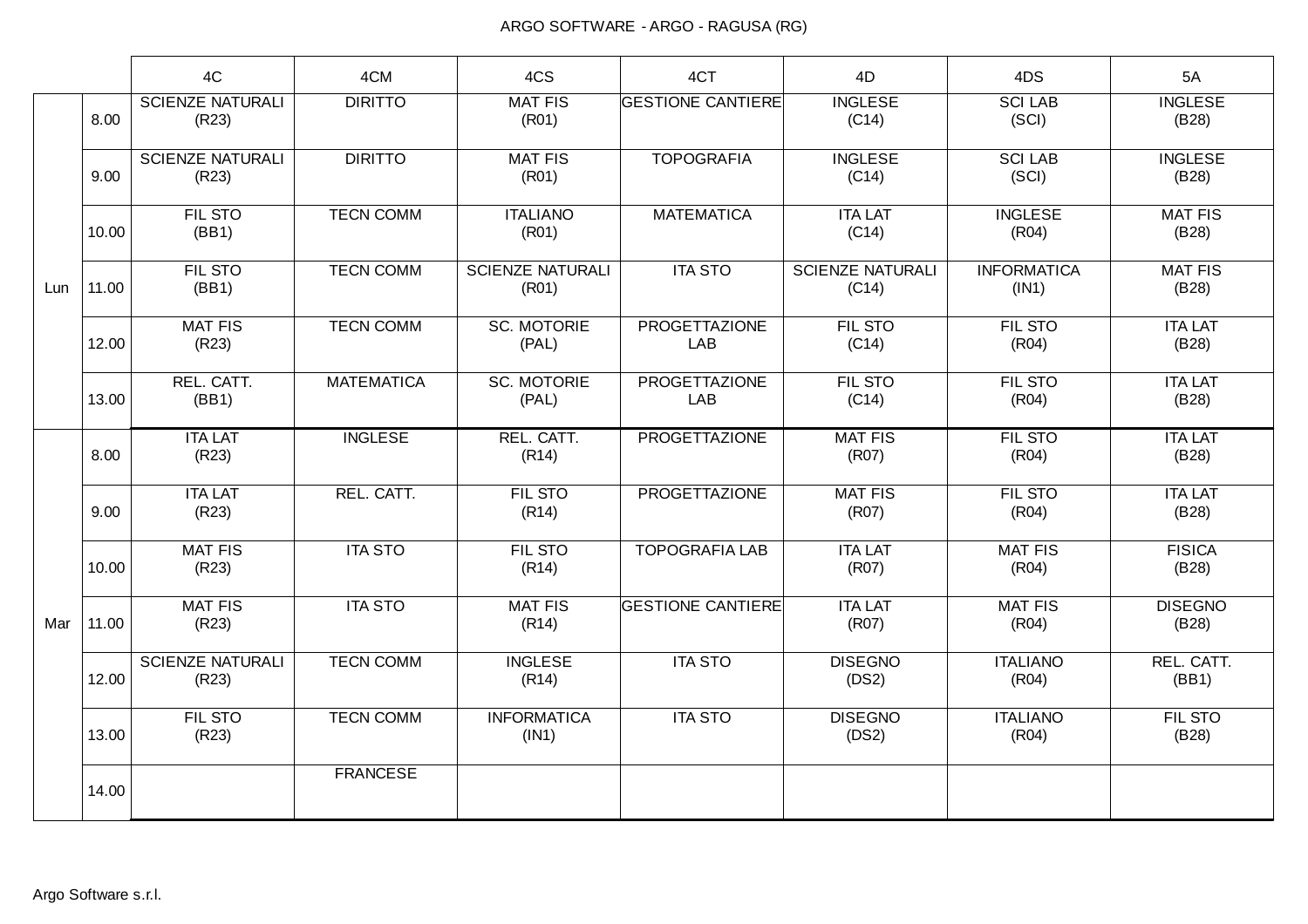|     |       | 5AS                              | 5B                      | 5BS                              | 5C                          | 5CM               | 5CS                              | 5CT                         |
|-----|-------|----------------------------------|-------------------------|----------------------------------|-----------------------------|-------------------|----------------------------------|-----------------------------|
|     | 8.00  | <b>DISEGNO</b><br>(B25)          | <b>INGLESE</b><br>(R27) | <b>FIL STO</b><br>(R02)          | <b>FIL STO</b><br>(R24)     | <b>TECN COMM</b>  | <b>ITALIANO</b><br>(B27)         | <b>SC. MOTORIE</b>          |
|     | 9.00  | <b>SCIENZE NATURALI</b><br>(B25) | <b>INGLESE</b><br>(R27) | <b>FIL STO</b><br>(R02)          | <b>FIL STO</b><br>(R24)     | <b>TECN COMM</b>  | <b>SCIENZE NATURALI</b><br>(B27) | <b>SC. MOTORIE</b>          |
|     | 10.00 | <b>SCIENZE NATURALI</b><br>(B25) | <b>MAT FIS</b><br>(R27) | <b>ITALIANO</b><br>(B22)         | <b>MAT FIS</b><br>(FIS)     | <b>ITA STO</b>    | <b>SCIENZE NATURALI</b><br>(B27) | <b>ITA STO</b>              |
| Lun | 11.00 | <b>INGLESE</b><br>(B26)          | <b>MAT FIS</b><br>(R27) | <b>ITALIANO</b><br>(B22)         | <b>MAT FIS</b><br>(FIS)     | <b>MATEMATICA</b> | <b>MAT FIS</b><br>(B27)          | <b>PROGETTAZIONE</b>        |
|     | 12.00 | <b>INGLESE</b><br>(B26)          | <b>ITA LAT</b><br>(R27) | <b>SCIENZE NATURALI</b><br>(R25) | <b>ITA LAT</b><br>(R05)     | <b>INGLESE</b>    | FIL STO<br>(B27)                 | PROGETTAZIONE               |
|     | 13.00 | <b>FISICA</b><br>(B26)           | <b>ITA LAT</b><br>(R27) | <b>SCIENZE NATURALI</b><br>(R25) | <b>ITA LAT</b><br>(R05)     | <b>INGLESE</b>    | FIL STO<br>(B27)                 | REL. CATT.                  |
|     | 8.00  | <b>SCIENZE NATURALI</b><br>(B25) | <b>ITA LAT</b><br>(R28) | <b>INGLESE</b><br>(R25)          | <b>ITA LAT</b><br>(R02)     | <b>MATEMATICA</b> | <b>ITALIANO</b><br>(C11)         | <b>PROGETTAZIONE</b><br>LAB |
|     | 9.00  | <b>SCIENZE NATURALI</b><br>(B25) | <b>ITA LAT</b><br>(R28) | <b>INGLESE</b><br>(R25)          | <b>ITA LAT</b><br>(R02)     | <b>MATEMATICA</b> | <b>ITALIANO</b><br>(C11)         | <b>PROGETTAZIONE</b><br>LAB |
|     | 10.00 | <b>MATEMATICA</b><br>(C14)       | REL. CATT.<br>(R28)     | <b>SCIENZE NATURALI</b><br>(R11) | <b>SC. MOTORIE</b><br>(PAL) | <b>TECN COMM</b>  | <b>MAT FIS</b><br>(B11)          | <b>GESTIONE CANTIERE</b>    |
| Mar | 11.00 | <b>MATEMATICA</b><br>(C14)       | <b>FIL STO</b><br>(R28) | <b>MAT FIS</b><br>(R11)          | <b>SC. MOTORIE</b><br>(PAL) | <b>TECN COMM</b>  | <b>INFORMATICA</b><br>(B11)      | <b>TOPOGRAFIA</b>           |
|     | 12.00 | <b>INFORMATICA</b><br>(C14)      | <b>FIL STO</b><br>(R28) | <b>MAT FIS</b><br>(R11)          | FIL STO<br>(R07)            | <b>FRANCESE</b>   | <b>SC. MOTORIE</b><br>(PAL)      | <b>MATEMATICA</b>           |
|     | 13.00 | <b>ITALIANO</b><br>(C14)         | <b>MAT FIS</b><br>(R28) | <b>INFORMATICA</b><br>(R11)      | <b>DISEGNO</b><br>(R07)     | <b>FRANCESE</b>   | <b>SC. MOTORIE</b><br>(PAL)      | <b>ESTIMO</b>               |
|     | 14.00 |                                  |                         |                                  |                             | <b>ITA STO</b>    |                                  | <b>ESTIMO</b>               |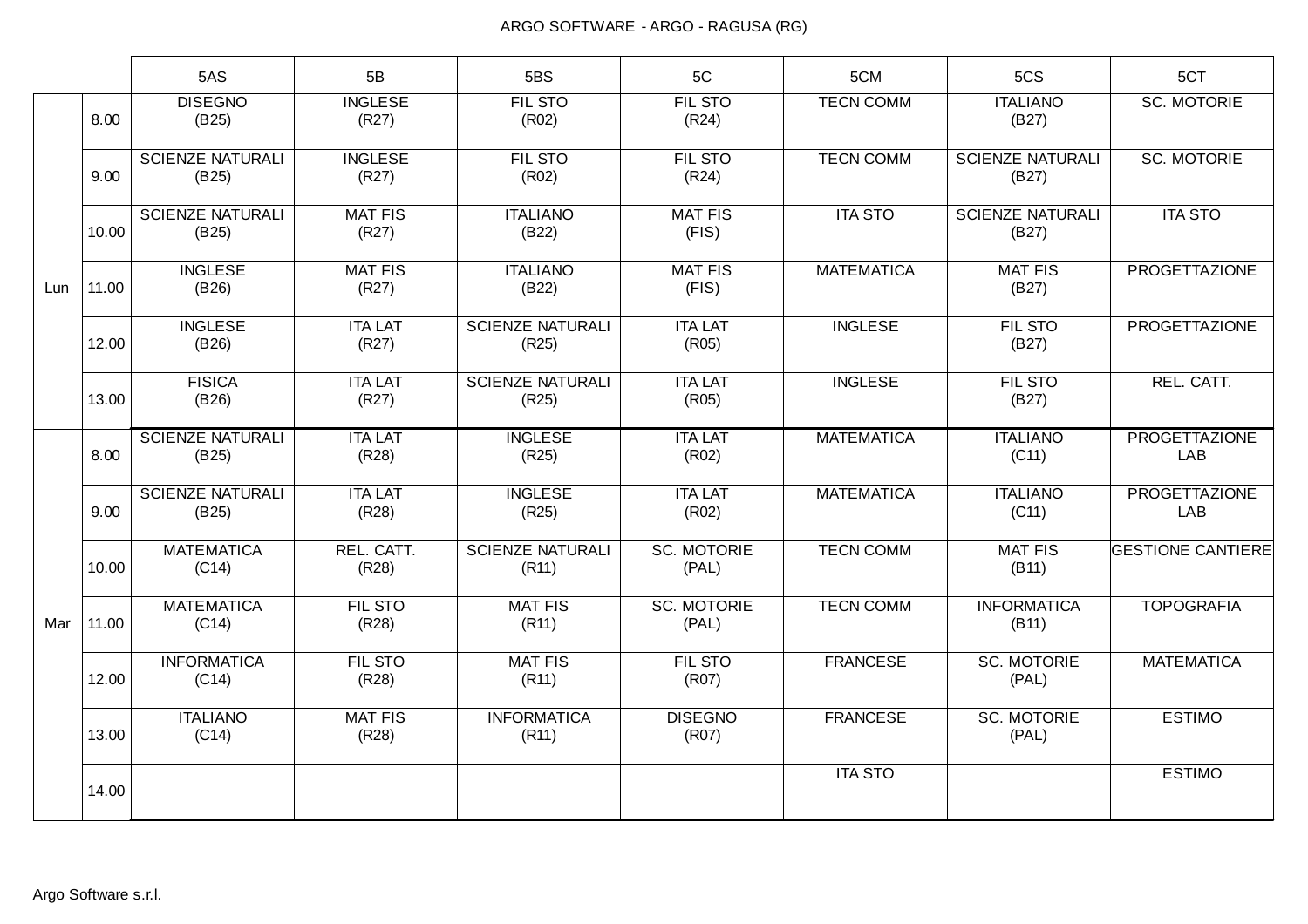|     |       | 1A                      | 1AS                              | 1B                         | 1BS                         | 1 <sup>C</sup>                   | 1CS                              | 1D                               |
|-----|-------|-------------------------|----------------------------------|----------------------------|-----------------------------|----------------------------------|----------------------------------|----------------------------------|
|     | 8.00  | REL. CATT.<br>(BB1)     | <b>SCIENZE NATURALI</b><br>(B21) | <b>ITA LAT</b><br>(R24)    | <b>ITA-STG</b><br>(R29)     | <b>INGLESE</b><br>(B22)          | <b>INGLESE</b><br>(B29)          | <b>INGLESE</b><br>(R05)          |
|     | 9.00  | STO. GEO.<br>(C13)      | <b>SCI LAB</b><br>(SCI)          | <b>MATEMATICA</b><br>(R24) | <b>ITA-STG</b><br>(R29)     | <b>INGLESE</b><br>(B22)          | <b>INFORMATICA</b><br>(IN1)      | <b>MAT FIS</b><br>(R05)          |
|     | 10.00 | <b>ITA LAT</b><br>(C13) | <b>SC. MOTORIE</b><br>(PAL)      | <b>MATEMATICA</b><br>(R24) | <b>FISICA</b><br>(FIS)      | <b>SCIENZE NATURALI</b><br>(B11) | <b>DISEGNO</b><br>(DS2)          | <b>MAT FIS</b><br>(R05)          |
| Mer | 11.00 | <b>INGLESE</b><br>(C13) | <b>SC. MOTORIE</b><br>(PAL)      | REL. CATT.<br>(R24)        | <b>MAT LAB</b><br>(1N3)     | <b>SC. MOTORIE</b><br>(PAL)      | <b>DISEGNO</b><br>(DS2)          | <b>ITALIANO</b><br>(R05)         |
|     | 12.00 | <b>INGLESE</b><br>(C13) | <b>INGLESE</b><br>(B27)          | <b>ITA LAT</b><br>(R24)    | REL. CATT.<br>(R26)         | <b>SC. MOTORIE</b><br>(PAL)      | <b>MAT FIS</b><br>(B29)          | <b>ITALIANO</b><br>(R05)         |
|     | 13.00 |                         |                                  |                            |                             |                                  |                                  |                                  |
|     | 14.00 |                         |                                  |                            |                             |                                  |                                  |                                  |
|     | 8.00  | <b>ITA LAT</b><br>(C13) | <b>ITALIANO</b><br>(B13)         | <b>ITA LAT</b><br>(R24)    | <b>MATEMATICA</b><br>(R25)  | REL. CATT.<br>(BB1)              | STO. GEO.<br>(B26)               | <b>LAT STG</b><br>(R05)          |
|     | 9.00  | <b>ITA LAT</b><br>(C13) | <b>ITALIANO</b><br>(B13)         | <b>ITA LAT</b><br>(R24)    | <b>MATEMATICA</b><br>(R25)  | <b>INGLESE</b><br>(B22)          | <b>INFORMATICA</b><br>(IN1)      | <b>LAT STG</b><br>(R05)          |
|     | 10.00 | <b>INGLESE</b><br>(C13) | <b>MATEMATICA</b><br>(B13)       | STO. GEO.<br>(R24)         | <b>INFORMATICA</b><br>(IN2) | <b>SCIENZE NATURALI</b><br>(B22) | <b>MAT FIS</b><br>(B26)          | <b>SC. MOTORIE</b><br>(PAL)      |
| Gio | 11.00 | STO. GEO.<br>(C13)      | <b>MATEMATICA</b><br>(B13)       | STO. GEO.<br>(R24)         | <b>DISEGNO</b><br>(DS2)     | <b>ITA LAT</b><br>(B22)          | <b>SCIENZE NATURALI</b><br>(B26) | <b>SC. MOTORIE</b><br>(PAL)      |
|     | 12.00 | STO. GEO.<br>(C13)      | <b>DISEGNO</b><br>(DS1)          | <b>MATEMATICA</b><br>(R24) | <b>DISEGNO</b><br>(DS2)     | <b>ITA LAT</b><br>(B22)          | <b>SCIENZE NATURALI</b><br>(B26) | <b>SCIENZE NATURALI</b><br>(R06) |
|     | 13.00 |                         | <b>DISEGNO</b><br>(DS1)          |                            |                             |                                  |                                  |                                  |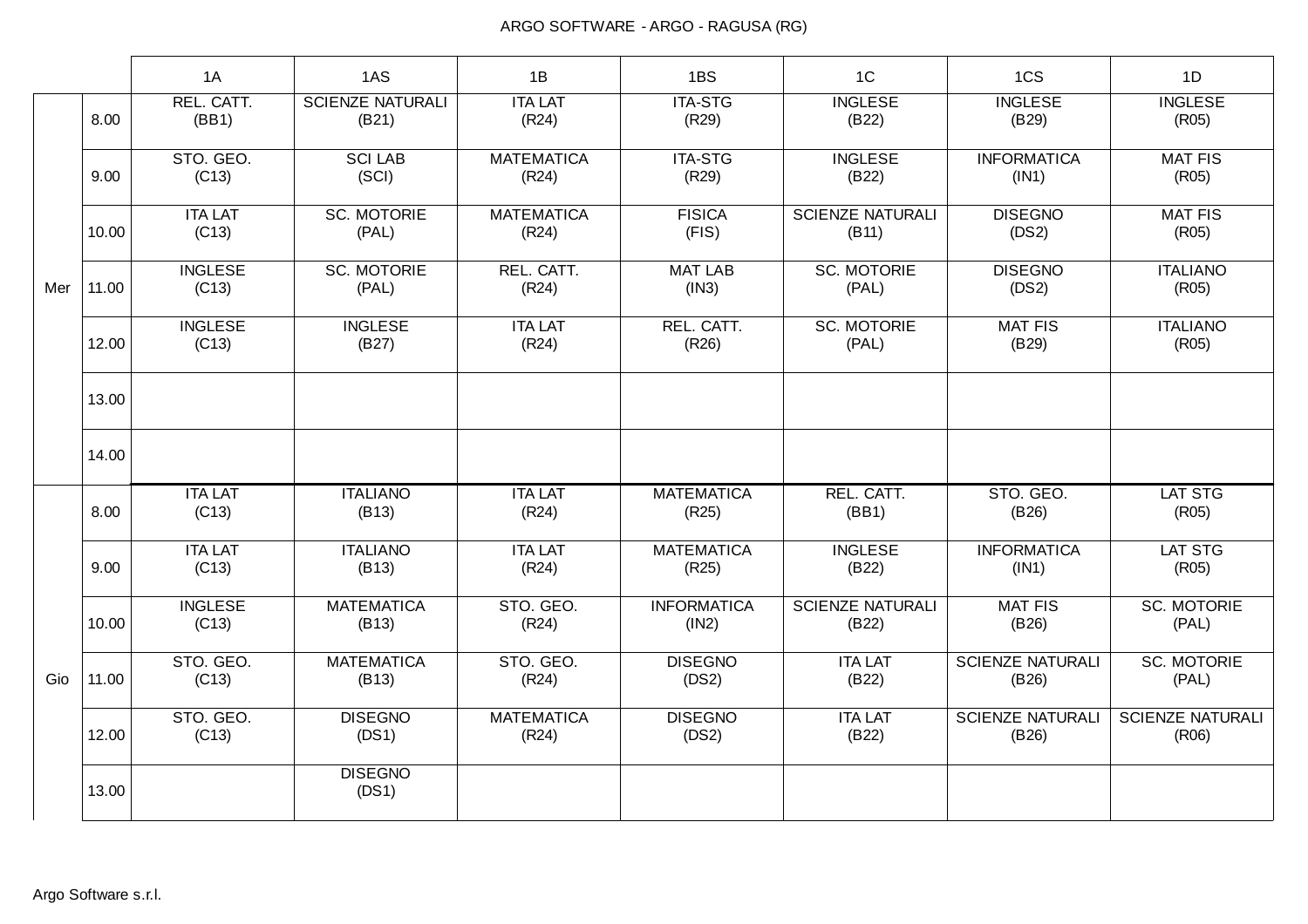|     |       | 1DS                              | 1E                         | 1ES                              | 1FS                              | 2A                      | 2AS                         | 2B                               |
|-----|-------|----------------------------------|----------------------------|----------------------------------|----------------------------------|-------------------------|-----------------------------|----------------------------------|
|     | 8.00  | <b>ITA-STG</b><br>(R03)          | <b>MATEMATICA</b><br>(R14) | <b>ITA-STG</b><br>(R17)          | <b>DISEGNO</b><br>(DS1)          | <b>ITA LAT</b><br>(C12) | <b>ITA-STG</b><br>(B12)     | <b>FISICA</b><br>(R25)           |
|     | 9.00  | <b>ITA-STG</b><br>(R03)          | <b>FISICA</b><br>(R14)     | <b>ITA-STG</b><br>(R17)          | <b>DISEGNO</b><br>(DS1)          | REL. CATT.<br>(C12)     | <b>ITA-STG</b><br>(B12)     | <b>SCIENZE NATURALI</b><br>(R25) |
|     | 10.00 | <b>INFORMATICA</b><br>(IN1)      | <b>INGLESE</b><br>(R14)    | <b>MATEMATICA</b><br>(R15)       | <b>SCI LAB</b><br>(SCI)          | STO. GEO.<br>(C12)      | <b>DISEGNO</b><br>(DS1)     | <b>LAT STG</b><br>(R25)          |
| Mer | 11.00 | <b>INGLESE</b><br>(R03)          | <b>LAT STG</b><br>(R14)    | <b>SCI LAB</b><br>(SCI)          | <b>ITA-STG</b><br>(R15)          | STO. GEO.<br>(C12)      | <b>DISEGNO</b><br>(DS1)     | <b>LAT STG</b><br>(R25)          |
|     | 12.00 | <b>INGLESE</b><br>(R03)          | <b>LAT STG</b><br>(R14)    | <b>SCIENZE NATURALI</b><br>(R11) | <b>ITA-STG</b><br>(R15)          | FISICA lab<br>(FIS)     | <b>INFORMATICA</b><br>(1N2) | <b>INGLESE</b><br>(R25)          |
|     | 13.00 |                                  |                            | <b>INFORMATICA</b><br>(IN1)      | REL. CATT.<br>(R15)              |                         |                             | <b>INGLESE</b><br>(R25)          |
|     | 14.00 |                                  |                            |                                  |                                  |                         |                             |                                  |
|     | 8.00  | <b>ITA-STG</b><br>(R03)          | LAT STG<br>(R14)           | <b>ITA-STG</b><br>(R17)          | <b>FISICA</b><br>(R15)           | <b>ITA LAT</b><br>(C12) | <b>INFORMATICA</b><br>(1N2) | FISICA lab<br>(FIS)              |
|     | 9.00  | <b>ITA-STG</b><br>(R03)          | <b>LAT STG</b><br>(R14)    | <b>INGLESE</b><br>(R17)          | <b>MAT LAB</b><br>(1N2)          | <b>ITA LAT</b><br>(C12) | <b>ITA-STG</b><br>(B12)     | <b>SC. MOTORIE</b><br>(PAL)      |
|     | 10.00 | <b>MAT LAB</b><br>(R03)          | <b>ITALIANO</b><br>(R14)   | <b>INGLESE</b><br>(R17)          | <b>SCIENZE NATURALI</b><br>(R15) | <b>FISICA</b>           | <b>ITA-STG</b><br>(B12)     | <b>SC. MOTORIE</b><br>(PAL)      |
| Gio | 11.00 | <b>MATEMATICA</b><br>(R03)       | <b>ITALIANO</b><br>(R14)   | <b>FISICA</b><br>(R17)           | <b>SCIENZE NATURALI</b><br>(R15) | <b>MAT LAB</b><br>(1N2) | <b>SC. MOTORIE</b><br>(PAL) | <b>LAT STG</b><br>(R25)          |
|     | 12.00 | <b>FISICA</b><br>(R03)           | REL. CATT.<br>(R14)        | <b>MAT LAB</b><br>(1N3)          | <b>ITA-STG</b><br>(R15)          | <b>INGLESE</b><br>(C12) | <b>MATEMATICA</b><br>(R27)  | <b>LAT STG</b><br>(R25)          |
|     | 13.00 | <b>SCIENZE NATURALI</b><br>(R03) |                            |                                  |                                  |                         | REL. CATT.<br>(BB1)         |                                  |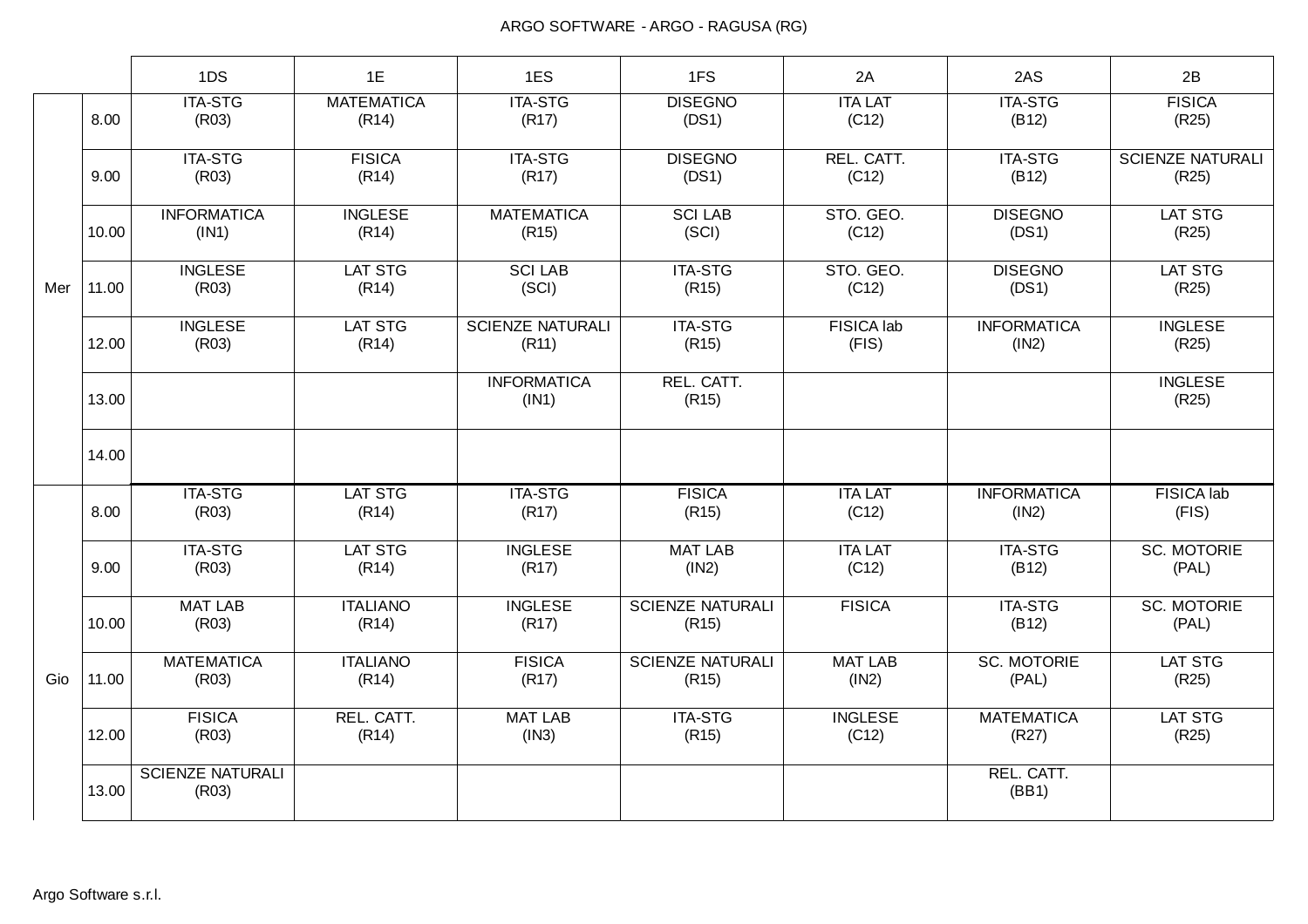|     |       | 2BS                         | 2C                               | 2CS                              | 2CT                           | 2D                         | 2DS                              | 2ES                              |
|-----|-------|-----------------------------|----------------------------------|----------------------------------|-------------------------------|----------------------------|----------------------------------|----------------------------------|
|     | 8.00  | <b>MAT LAB</b><br>(1N2)     | <b>MAT LAB</b><br>(IN1)          | REL. CATT.<br>(B25)              | <b>DIRITTO</b>                | <b>FISICA lab</b><br>(FIS) | <b>INGLESE</b><br>(R02)          | <b>SCIENZE NATURALI</b><br>(R11) |
|     | 9.00  | <b>INFORMATICA</b><br>(1N2) | <b>SCIENZE NATURALI</b><br>(B21) | <b>MAT LAB</b><br>(B25)          | <b>ITA STO</b>                | <b>ITA LAT</b><br>(R06)    | <b>INGLESE</b><br>(R02)          | FISICA lab<br>(FIS)              |
|     | 10.00 | <b>INGLESE</b><br>(R21)     | STO. GEO.<br>(B21)               | <b>INGLESE</b><br>(B25)          | <b>ITA STO</b>                | <b>MATEMATICA</b><br>(R06) | <b>ITA-STG</b><br>(R02)          | <b>INGLESE</b><br>(R11)          |
| Mer | 11.00 | STO. GEO.<br>(R21)          | STO. GEO.<br>(B21)               | <b>INGLESE</b><br>(B25)          | <b>TECN RAPPR GRAF</b><br>LAB | <b>MATEMATICA</b><br>(R06) | <b>ITA-STG</b><br>(R02)          | <b>INGLESE</b><br>(R11)          |
|     | 12.00 | STO. GEO.<br>(R21)          | <b>ITALIANO</b><br>(B21)         | <b>ITA-STG</b><br>(B25)          | <b>SCI TECN APPL</b>          | <b>DISEGNO</b><br>(DS2)    | REL. CATT.<br>(R02)              | <b>INFORMATICA</b><br>(IN1)      |
|     | 13.00 |                             |                                  | <b>SCI LAB</b><br>(SCI)          | <b>SCI TECN APPL</b>          | <b>DISEGNO</b><br>(DS2)    | <b>MATEMATICA</b><br>(R02)       |                                  |
|     | 14.00 |                             |                                  |                                  |                               |                            |                                  |                                  |
|     | 8.00  | <b>DISEGNO</b><br>(DS1)     | <b>INGLESE</b><br>(B21)          | <b>SCIENZE NATURALI</b><br>(B25) | <b>TECN RAPPR GRAF</b>        | <b>FISICA</b><br>(R06)     | <b>INGLESE</b><br>(R02)          | <b>MATEMATICA</b><br>(R11)       |
|     | 9.00  | <b>DISEGNO</b><br>(DS1)     | <b>DISEGNO</b><br>(DS2)          | <b>SCIENZE NATURALI</b><br>(B25) | <b>TECN RAPPR GRAF</b>        | <b>INGLESE</b><br>(R06)    | <b>SCIENZE NATURALI</b><br>(R02) | <b>MATEMATICA</b><br>(R11)       |
|     | 10.00 | <b>MATEMATICA</b><br>(R21)  | <b>DISEGNO</b><br>(DS2)          | <b>ITA-STG</b><br>(B25)          | <b>MATEMATICA</b>             | <b>INGLESE</b><br>(R06)    | <b>SCIENZE NATURALI</b><br>(R02) | <b>SCI LAB</b><br>(SCI)          |
| Gio | 11.00 | <b>MATEMATICA</b><br>(R21)  | LATINO<br>(R02)                  | <b>ITA-STG</b><br>(B25)          | <b>SC. MOTORIE</b>            | STO. GEO.<br>(R06)         | FISICA lab<br>(FIS)              | STO. GEO.<br>(R11)               |
|     | 12.00 | <b>INGLESE</b><br>(R21)     | <b>SC. MOTORIE</b><br>(PAL)      | <b>SC. MOTORIE</b><br>(PAL)      | <b>SC. MOTORIE</b>            | REL. CATT.<br>(BB1)        | <b>MAT LAB</b><br>(1N2)          | STO. GEO.<br>(R11)               |
|     | 13.00 | <b>INGLESE</b><br>(R21)     | <b>SC. MOTORIE</b><br>(PAL)      | <b>MATEMATICA</b><br>(B25)       | <b>LAB FIS</b>                |                            |                                  |                                  |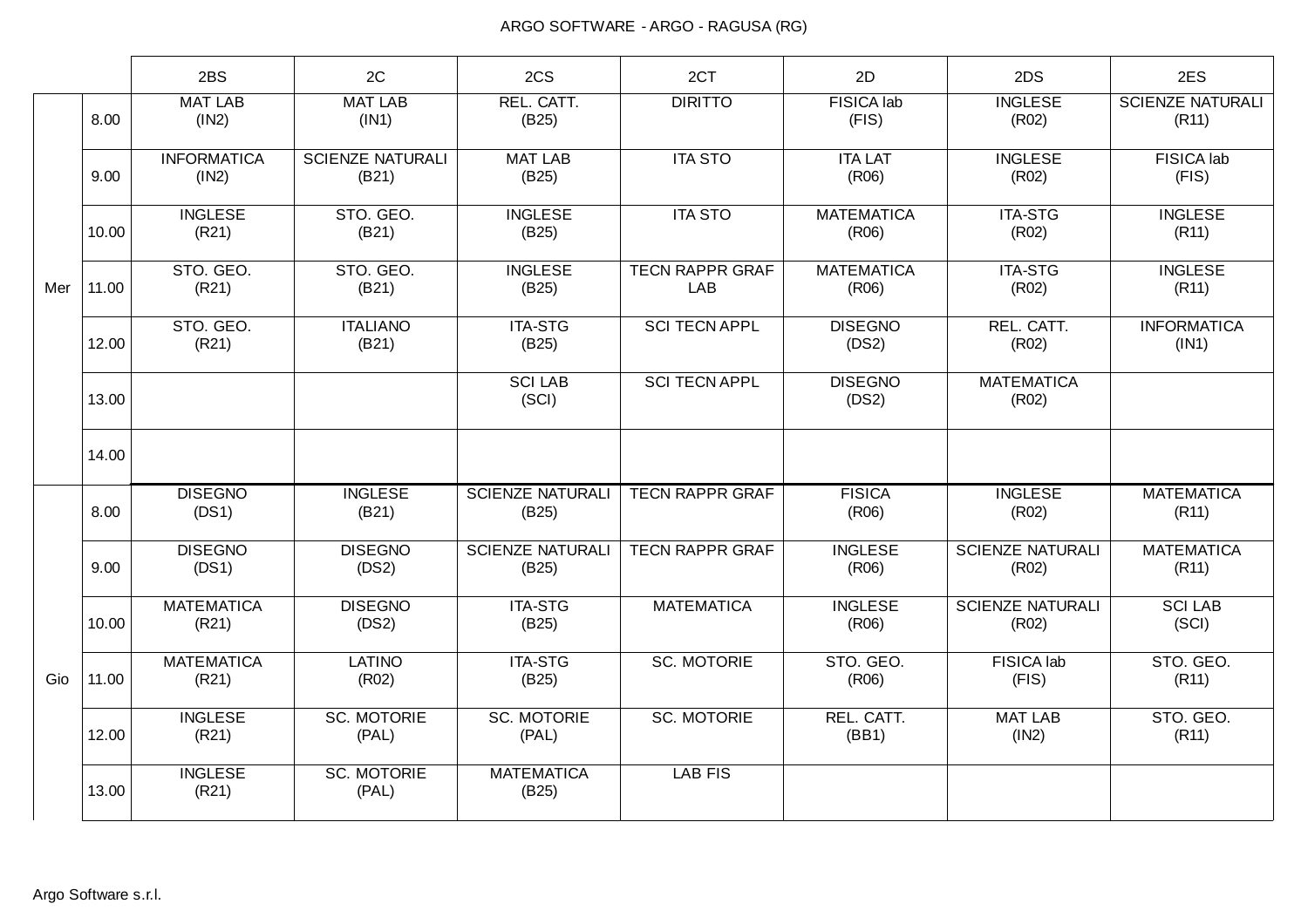|     |       | 2FS                              | 2GS                              | 3A                               | 3AS                              | 3B                               | 3BS                              | 3CM                                   |
|-----|-------|----------------------------------|----------------------------------|----------------------------------|----------------------------------|----------------------------------|----------------------------------|---------------------------------------|
|     | 8.00  | <b>MATEMATICA</b><br>(R16)       | <b>SCILAB</b><br>(SCI)           | <b>ITA LAT</b><br>(C11)          | <b>FIL STO</b><br>(B11)          | <b>ITA LAT</b><br>(R26)          | <b>FIL STO</b><br>(R22)          | <b>INF E LAB/ TECN</b><br><b>COMM</b> |
|     | 9.00  | <b>MATEMATICA</b><br>(R16)       | <b>SCIENZE NATURALI</b><br>(B29) | <b>ITA LAT</b><br>(C11)          | <b>FIL STO</b><br>(B11)          | <b>ITA LAT</b><br>(R26)          | FIL STO<br>(R22)                 | INF E LAB/ TECN<br><b>COMM</b>        |
|     | 10.00 | <b>ITA-STG</b><br>(R16)          | <b>MATEMATICA</b><br>(B29)       | REL. CATT.<br>(C11)              | <b>INFORMATICA</b><br>(IN2)      | <b>FILOSOFIA</b><br>(R26)        | <b>INGLESE</b><br>(R22)          | <b>INGLESE</b>                        |
| Mer | 11.00 | <b>SCIENZE NATURALI</b><br>(R16) | <b>MATEMATICA</b><br>(B29)       | <b>FIL STO</b><br>(C11)          | <b>MAT FIS</b><br>(B11)          | <b>MAT FIS</b><br>(R26)          | <b>SCIENZE NATURALI</b><br>(R22) | <b>ITA STO</b>                        |
|     | 12.00 | <b>SCIENZE NATURALI</b><br>(R16) | <b>SC. MOTORIE</b><br>(PAL)      | <b>MAT FIS</b><br>(C11)          | <b>MAT FIS</b><br>(B11)          | <b>DISEGNO</b><br>(DS1)          | <b>SCIENZE NATURALI</b><br>(R22) | <b>ITA STO</b>                        |
|     | 13.00 |                                  | <b>SC. MOTORIE</b><br>(PAL)      | <b>MAT FIS</b><br>(C11)          | REL. CATT.<br>(BB1)              | <b>DISEGNO</b><br>(DS1)          | REL. CATT.<br>(R22)              | <b>SCI UMANE</b>                      |
|     | 14.00 |                                  |                                  |                                  |                                  |                                  |                                  | <b>SCI UMANE</b>                      |
|     | 8.00  | <b>INGLESE</b><br>(R16)          | <b>INGLESE</b><br>(B29)          | <b>ITA LAT</b><br>(C11)          | <b>SCIENZE NATURALI</b><br>(B11) | <b>MAT FIS</b><br>(R26)          | <b>SCIENZE NATURALI</b><br>(R22) | <b>SC. MOTORIE</b>                    |
|     | 9.00  | <b>FISICA</b><br>(R16)           | FISICA lab<br>(FIS)              | <b>ITA LAT</b><br>(C11)          | <b>MAT FIS</b><br>(B11)          | <b>MAT FIS</b><br>(R26)          | <b>SCIENZE NATURALI</b><br>(R22) | <b>SC. MOTORIE</b>                    |
|     | 10.00 | <b>DISEGNO</b><br>(DS1)          | <b>ITALIANO</b><br>(B29)         | <b>INGLESE</b><br>(C11)          | <b>ITALIANO</b><br>(B11)         | <b>FILOSOFIA</b><br>(R26)        | <b>ITALIANO</b><br>(R22)         | <b>INGLESE</b>                        |
| Gio | 11.00 | <b>DISEGNO</b><br>(DS1)          | <b>SCIENZE NATURALI</b><br>(B29) | <b>SCIENZE NATURALI</b><br>(C11) | <b>ITALIANO</b><br>(B11)         | <b>INGLESE</b><br>(R26)          | <b>ITALIANO</b><br>(R22)         | <b>INGLESE</b>                        |
|     | 12.00 | <b>SCIENZE NATURALI</b><br>(R16) | <b>INFORMATICA</b><br>(IN1)      | <b>MAT FIS</b><br>(C11)          | FIL STO<br>(B11)                 | <b>INGLESE</b><br>(R26)          | <b>FIL STO</b><br>(R22)          | <b>TECN COMM</b>                      |
|     | 13.00 | <b>MAT LAB</b><br>(1N3)          |                                  | <b>MAT FIS</b><br>(C11)          | FIL STO<br>(B11)                 | <b>SCIENZE NATURALI</b><br>(R26) | FIL STO<br>(R22)                 | <b>TECN COMM</b>                      |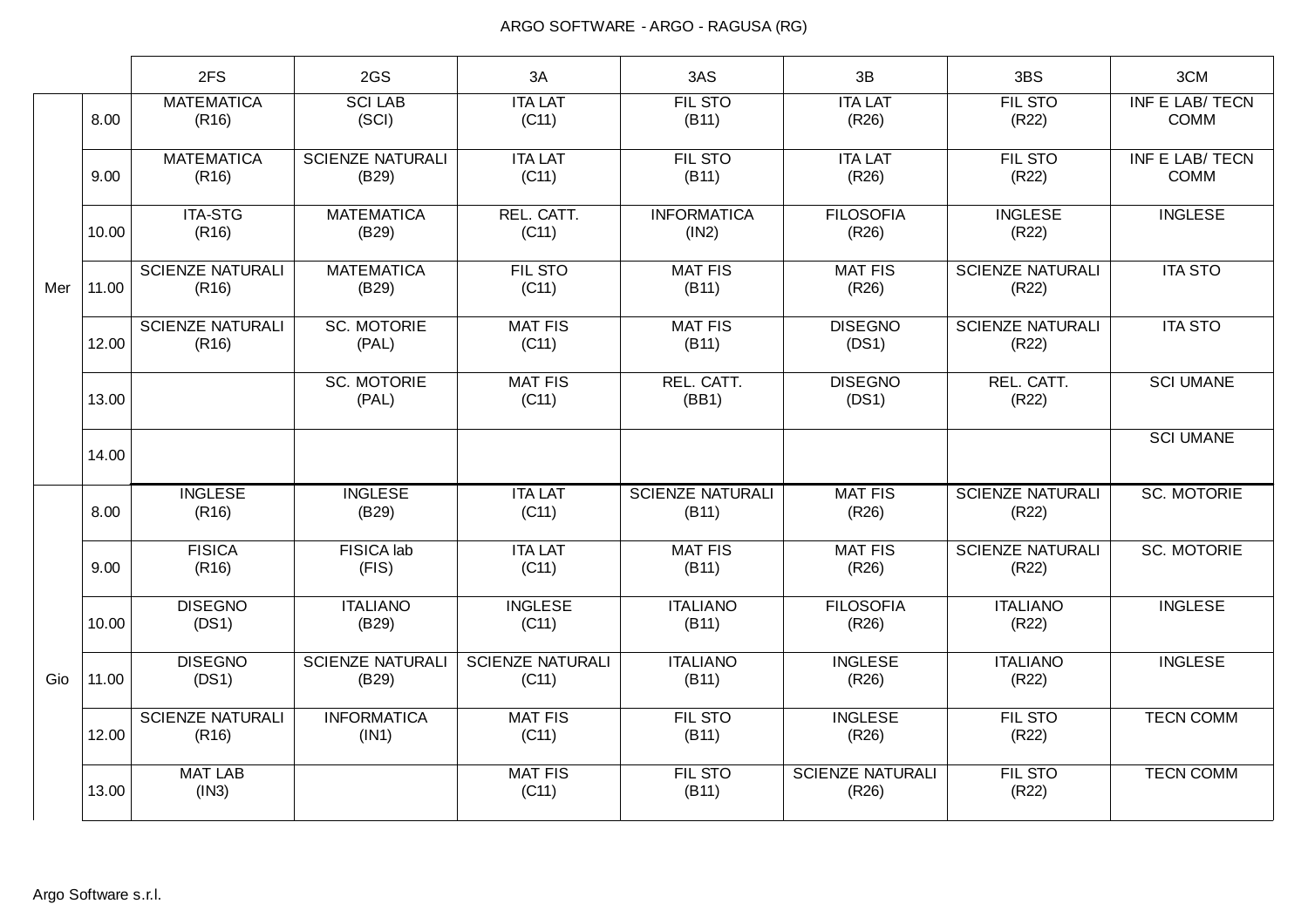|     |       | 3CS                              | 3DS                              | 3ES                              | 4A                      | 4AS                              | 4B                               | 4BS                         |
|-----|-------|----------------------------------|----------------------------------|----------------------------------|-------------------------|----------------------------------|----------------------------------|-----------------------------|
|     | 8.00  | <b>SCIENZE NATURALI</b><br>(B24) | <b>FISICA</b><br>(R01)           | FIL STO<br>(R12)                 | <b>MAT FIS</b><br>(B27) | <b>DISEGNO</b><br>(1N3)          | <b>ITA LAT</b><br>(R28)          | <b>SC. MOTORIE</b><br>(PAL) |
|     | 9.00  | <b>ITA STO</b><br>(B24)          | <b>INGLESE</b><br>(R01)          | FIL STO<br>(R12)                 | <b>MAT FIS</b><br>(B27) | <b>DISEGNO</b><br>(1N3)          | <b>ITA LAT</b><br>(R28)          | <b>SC. MOTORIE</b><br>(PAL) |
|     | 10.00 | <b>ITA STO</b><br>(B24)          | <b>INGLESE</b><br>(R01)          | <b>SCIENZE NATURALI</b><br>(R12) | FIL STO<br>(B27)        | <b>MAT FIS</b><br>(B12)          | <b>SCIENZE NATURALI</b><br>(R28) | <b>MAT FIS</b><br>(R29)     |
| Mer | 11.00 | <b>FISICA</b><br>(B24)           | <b>SCIENZE NATURALI</b><br>(R01) | <b>ITALIANO</b><br>(R12)         | <b>INGLESE</b><br>(B27) | <b>MAT FIS</b><br>(B12)          | <b>SCIENZE NATURALI</b><br>(R28) | <b>MAT FIS</b><br>(R29)     |
|     | 12.00 | <b>DISEGNO</b><br>(1N3)          | FIL STO<br>(R01)                 | <b>ITALIANO</b><br>(R12)         | REL. CATT.<br>(BB1)     | <b>SCIENZE NATURALI</b><br>(C12) | <b>MAT FIS</b><br>(R28)          | <b>ITALIANO</b><br>(R29)    |
|     | 13.00 | <b>DISEGNO</b><br>(1N3)          | FIL STO<br>(R01)                 | <b>MAT FIS</b><br>(R12)          | <b>ITA LAT</b><br>(B27) | <b>ITALIANO</b><br>(C12)         | <b>MAT FIS</b><br>(R28)          | <b>ITALIANO</b><br>(R29)    |
|     | 14.00 |                                  |                                  |                                  |                         |                                  |                                  |                             |
|     | 8.00  | <b>SC. MOTORIE</b><br>(PAL)      | <b>INFORMATICA</b><br>(IN3)      | <b>INGLESE</b><br>(R12)          | FIL STO<br>(B27)        | <b>SC. MOTORIE</b><br>(PAL)      | REL. CATT.<br>(R28)              | <b>INGLESE</b><br>(B12)     |
|     | 9.00  | <b>SC. MOTORIE</b><br>(PAL)      | REL. CATT.                       | <b>INGLESE</b><br>(R12)          | FIL STO<br>(B27)        | <b>SC. MOTORIE</b><br>(PAL)      | <b>MAT FIS</b><br>(R28)          | <b>INFORMATICA</b><br>(IN3) |
|     | 10.00 | <b>INFORMATICA</b><br>(IN1)      | <b>MATEMATICA</b><br>(R01)       | <b>SCIENZE NATURALI</b><br>(R12) | <b>ITA LAT</b><br>(B27) | <b>ITALIANO</b><br>(C12)         | <b>MAT FIS</b><br>(R28)          | <b>MAT FIS</b><br>(R16)     |
| Gio | 11.00 | <b>ITA STO</b><br>(B24)          | <b>MATEMATICA</b><br>(R01)       | <b>SCIENZE NATURALI</b><br>(R12) | <b>ITA LAT</b><br>(B27) | <b>FIL STO</b><br>(C12)          | <b>FIL STO</b><br>(R28)          | REL. CATT.<br>(R16)         |
|     | 12.00 | <b>ITA STO</b><br>(B24)          | <b>SCIENZE NATURALI</b><br>(R01) | <b>MAT FIS</b><br>(R12)          | <b>MAT FIS</b><br>(B27) | <b>MAT FIS</b><br>(R17)          | <b>ITA LAT</b><br>(R28)          | <b>SCI LAB</b><br>(SCI)     |
|     | 13.00 | <b>FILOSOFIA</b><br>(B24)        | <b>SCIENZE NATURALI</b><br>(R01) | <b>INFORMATICA</b><br>(IN1)      | <b>MAT FIS</b><br>(B27) | <b>INFORMATICA</b><br>(1N2)      | <b>ITA LAT</b><br>(R28)          | <b>SCI LAB</b><br>(SCI)     |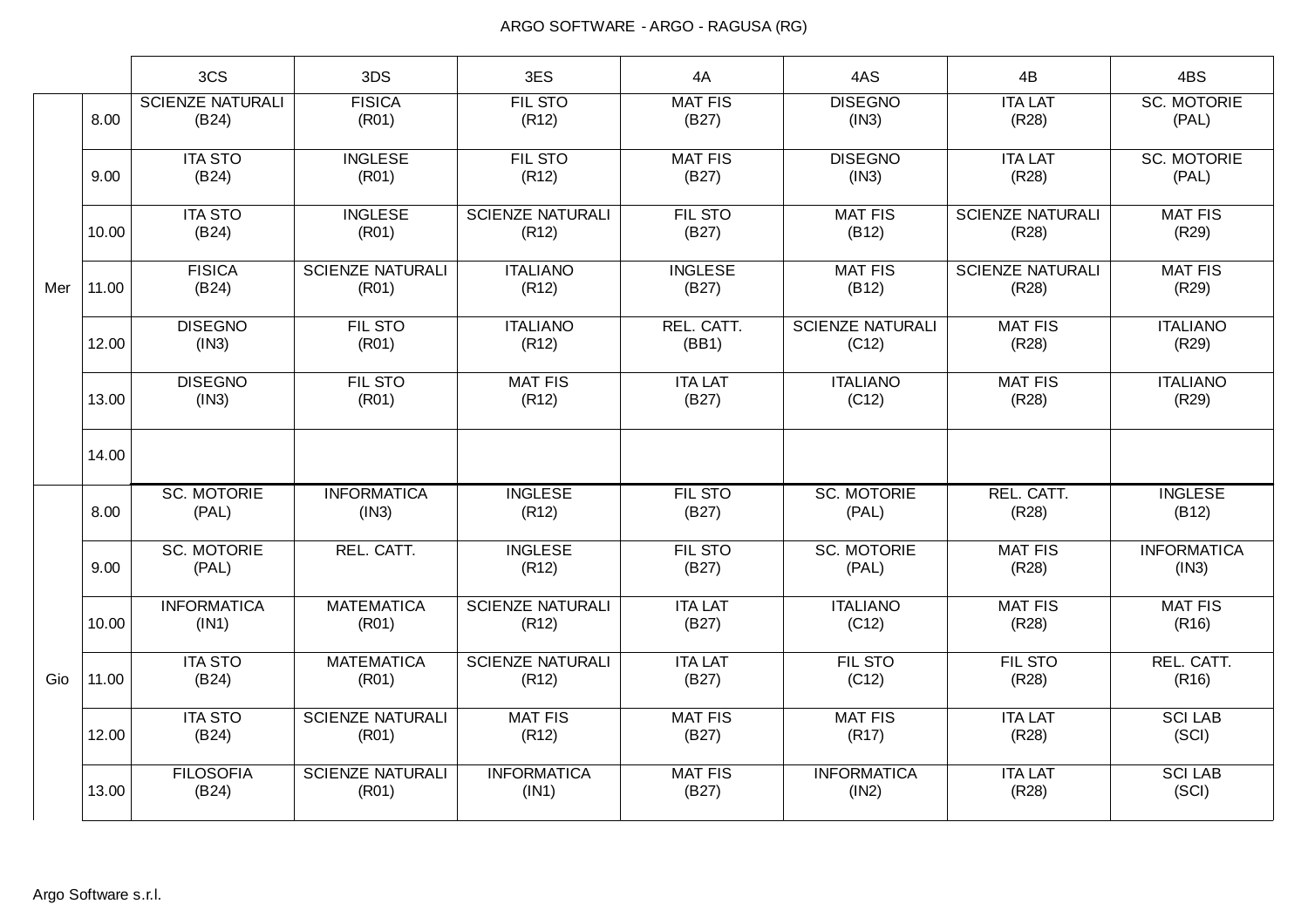|     |       | 4C                          | 4CM                                   | 4CS                              | 4CT                         | 4D                          | 4DS                              | 5A                               |
|-----|-------|-----------------------------|---------------------------------------|----------------------------------|-----------------------------|-----------------------------|----------------------------------|----------------------------------|
|     | 8.00  | <b>DISEGNO</b><br>(DS2)     | <b>MATEMATICA</b>                     | <b>MAT FIS</b><br>(B13)          | <b>SC. MOTORIE</b>          | <b>SC. MOTORIE</b><br>(PAL) | <b>ITALIANO</b><br>(R04)         | <b>FIL STO</b><br>(B28)          |
|     | 9.00  | <b>DISEGNO</b><br>(DS2)     | <b>MATEMATICA</b>                     | <b>MAT FIS</b><br>(B13)          | <b>SC. MOTORIE</b>          | <b>SC. MOTORIE</b><br>(PAL) | <b>ITALIANO</b><br>(R04)         | FIL STO<br>(B28)                 |
| Mer | 10.00 | <b>ITA LAT</b><br>(BB1)     | <b>SC. MOTORIE</b>                    | <b>ITALIANO</b><br>(B13)         | <b>MATEMATICA</b>           | FIL STO<br>(C14)            | <b>MAT FIS</b><br>(R04)          | <b>MAT FIS</b><br>(B28)          |
|     | 11.00 | <b>ITA LAT</b><br>(BB1)     | <b>SC. MOTORIE</b>                    | <b>ITALIANO</b><br>(B13)         | <b>MATEMATICA</b>           | <b>MAT FIS</b><br>(C14)     | <b>MAT FIS</b><br>(R04)          | <b>ITA LAT</b><br>(B28)          |
|     | 12.00 | <b>SC. MOTORIE</b><br>(PAL) | <b>INGLESE</b>                        | <b>SCIENZE NATURALI</b><br>(B13) | <b>ESTIMO</b>               | <b>ITA LAT</b><br>(R07)     | <b>INGLESE</b><br>(R04)          | <b>SC. MOTORIE</b><br>(PAL)      |
|     | 13.00 | <b>SC. MOTORIE</b><br>(PAL) | <b>INGLESE</b>                        | <b>SCIENZE NATURALI</b><br>(B13) | <b>ESTIMO</b>               | <b>ITA LAT</b><br>(R07)     | <b>INGLESE</b><br>(R04)          | <b>SC. MOTORIE</b><br>(PAL)      |
|     | 14.00 |                             |                                       |                                  | <b>INGLESE</b>              |                             |                                  |                                  |
|     | 8.00  | <b>FIL STO</b><br>(R23)     | <b>INF E LAB/ TECN</b><br><b>COMM</b> | <b>SCI LAB</b><br>(SCI)          | <b>ITA STO</b>              | <b>ITA LAT</b><br>(R07)     | <b>SC. MOTORIE</b><br>(PAL)      | <b>ITA LAT</b><br>(B28)          |
|     | 9.00  | <b>INGLESE</b><br>(R23)     | INF E LAB/ TECN<br><b>COMM</b>        | <b>SCI LAB</b><br>(SCI)          | <b>PROGETTAZIONE</b><br>LAB | <b>ITA LAT</b><br>(R07)     | <b>SC. MOTORIE</b><br>(PAL)      | <b>ITA LAT</b><br>(B28)          |
|     | 10.00 | <b>MAT FIS</b><br>(R23)     | <b>ITA STO</b>                        | <b>DISEGNO</b><br>(1N3)          | <b>PROGETTAZIONE</b><br>LAB | <b>INGLESE</b><br>(C14)     | <b>MAT FIS</b><br>(R04)          | <b>FIL STO</b><br>(B28)          |
| Gio | 11.00 | <b>MAT FIS</b><br>(R23)     | <b>ITA STO</b>                        | <b>DISEGNO</b><br>(IN3)          | <b>TOPOGRAFIA LAB</b>       | <b>MAT FIS</b><br>(C14)     | <b>INFORMATICA</b><br>(IN1)      | <b>MAT FIS</b><br>(B28)          |
|     | 12.00 | <b>ITA LAT</b><br>(R23)     | <b>DIRITTO</b>                        | <b>MAT FIS</b><br>(B13)          | <b>TOPOGRAFIA LAB</b>       | <b>MAT FIS</b><br>(C14)     | <b>SCIENZE NATURALI</b><br>(R04) | <b>DISEGNO</b><br>(B28)          |
|     | 13.00 | <b>ITA LAT</b><br>(R23)     | <b>DIRITTO</b>                        | <b>MAT FIS</b><br>(B13)          | <b>ESTIMO LAB</b>           | REL. CATT.<br>(C14)         | <b>SCIENZE NATURALI</b><br>(R04) | <b>SCIENZE NATURALI</b><br>(B28) |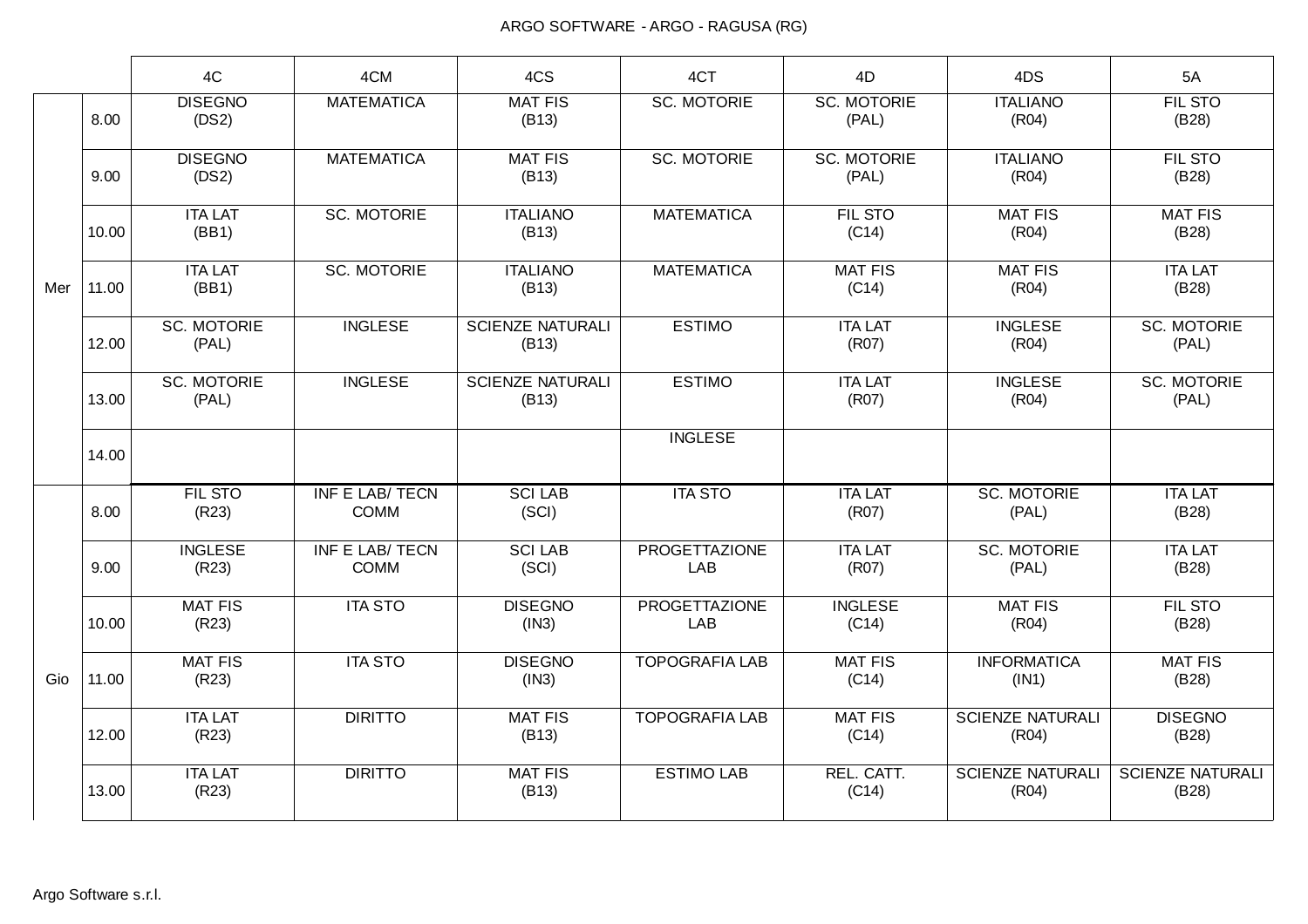|     |       | 5AS                              | 5B                               | 5BS                              | 5C                               | 5CM                            | 5CS                              | 5CT                         |
|-----|-------|----------------------------------|----------------------------------|----------------------------------|----------------------------------|--------------------------------|----------------------------------|-----------------------------|
|     | 8.00  | <b>INFORMATICA</b><br>(C14)      | <b>MAT FIS</b><br>(R15)          | <b>SCIENZE NATURALI</b><br>(B26) | <b>MAT FIS</b><br>(R07)          | REL. CATT.                     | <b>INFORMATICA</b><br>(R23)      | <b>GESTIONE CANTIERE</b>    |
|     | 9.00  | REL. CATT.<br>(BB1)              | <b>MAT FIS</b><br>(R15)          | <b>SCIENZE NATURALI</b><br>(B26) | <b>MAT FIS</b><br>(R07)          | <b>ITA STO</b>                 | <b>INGLESE</b><br>(R23)          | <b>TOPOGRAFIA LAB</b>       |
| Mer | 10.00 | <b>SCIENZE NATURALI</b><br>(B22) | <b>ITA LAT</b><br>(R17)          | <b>ITALIANO</b><br>(B26)         | <b>INGLESE</b><br>(R07)          | <b>ITA STO</b>                 | <b>MAT FIS</b><br>(R23)          | <b>PROGETTAZIONE</b><br>LAB |
|     | 11.00 | <b>INGLESE</b><br>(B22)          | <b>FIL STO</b><br>(R17)          | <b>DISEGNO</b><br>(B26)          | <b>SCIENZE NATURALI</b><br>(R07) | INF E LAB/ TECN<br><b>COMM</b> | FIL STO<br>(R23)                 | <b>PROGETTAZIONE</b><br>LAB |
|     | 12.00 | <b>FIL STO</b><br>(C14)          | <b>FIL STO</b><br>(R17)          | <b>MAT FIS</b><br>(B26)          | <b>SCI LAB</b><br>(SCI)          | INF E LAB/ TECN<br><b>COMM</b> | REL. CATT.<br>(R23)              | <b>ITA STO</b>              |
|     | 13.00 | <b>ITALIANO</b><br>(C14)         | <b>INGLESE</b><br>(R17)          | <b>MAT FIS</b><br>(B26)          | <b>ITA LAT</b><br>(R05)          | <b>SC. MOTORIE</b>             | <b>SCIENZE NATURALI</b><br>(R23) | <b>ESTIMO LAB</b>           |
|     | 14.00 |                                  |                                  |                                  |                                  |                                |                                  | <b>ESTIMO LAB</b>           |
|     | 8.00  | <b>ITALIANO</b><br>(C14)         | <b>MAT FIS</b><br>(B24)          | <b>DISEGNO</b><br>(DS2)          | <b>ITA LAT</b><br>(R01)          | <b>ITA STO</b>                 | <b>DISEGNO</b><br>(R29)          | <b>MATEMATICA</b>           |
|     | 9.00  | <b>ITALIANO</b><br>(C14)         | <b>DISEGNO</b><br>(B24)          | REL. CATT.<br>(BB1)              | FIL STO<br>(R01)                 | <b>ITA STO</b>                 | <b>MAT FIS</b><br>(R29)          | <b>MATEMATICA</b>           |
|     | 10.00 | <b>FIL STO</b><br>(B21)          | <b>DISEGNO</b><br>(B24)          | <b>MAT FIS</b><br>(R05)          | <b>INGLESE</b><br>(R07)          | <b>SC. MOTORIE</b>             | <b>MAT FIS</b><br>(R29)          | <b>ITA STO</b>              |
| Gio | 11.00 | <b>DISEGNO</b><br>(B21)          | <b>SCI LAB</b><br>(SCI)          | <b>MAT FIS</b><br>(R05)          | <b>INGLESE</b><br>(R07)          | <b>TECN COMM</b>               | FIL STO<br>(R29)                 | <b>ITA STO</b>              |
|     | 12.00 | <b>MATEMATICA</b><br>(B21)       | <b>SCIENZE NATURALI</b><br>(B12) | <b>INFORMATICA</b><br>(R05)      | <b>MAT FIS</b><br>(R07)          | <b>TECN COMM</b>               | <b>INGLESE</b><br>(R29)          | <b>INGLESE</b>              |
|     | 13.00 | <b>MATEMATICA</b><br>(B21)       | <b>FIL STO</b><br>(B12)          | <b>INGLESE</b><br>(R05)          | <b>MAT FIS</b><br>(R07)          | <b>DIRITTO</b>                 | <b>INGLESE</b><br>(R29)          | <b>INGLESE</b>              |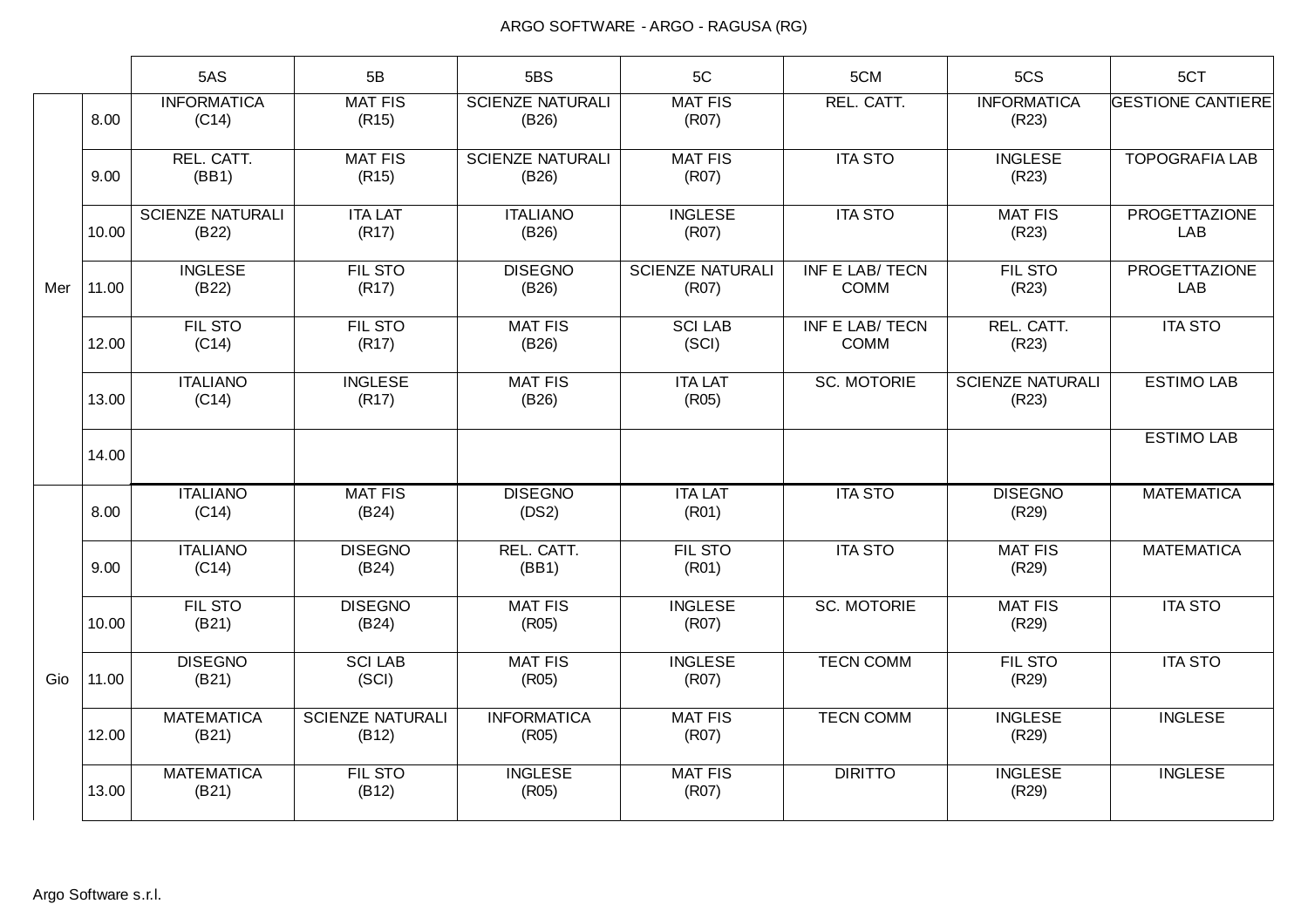|     |       | 1A                               | 1AS                        | 1B                               | 1BS                         | 1C                         | 1CS                         | 1D                       |
|-----|-------|----------------------------------|----------------------------|----------------------------------|-----------------------------|----------------------------|-----------------------------|--------------------------|
|     | 14.00 |                                  |                            |                                  |                             |                            |                             |                          |
|     | 8.00  | <b>FISICA</b><br>(C13)           | STO. GEO.<br>(B13)         | <b>SCIENZE NATURALI</b><br>(R24) | <b>ITA-STG</b><br>(R29)     | <b>MATEMATICA</b><br>(B22) | <b>INGLESE</b><br>(B25)     | <b>ITALIANO</b><br>(R05) |
|     | 9.00  | <b>MAT LAB</b><br>(IN3)          | STO. GEO.<br>(B13)         | <b>ITA LAT</b><br>(R24)          | <b>ITA-STG</b><br>(R29)     | <b>MAT LAB</b><br>(1N2)    | <b>INGLESE</b><br>(B25)     | <b>ITALIANO</b><br>(R05) |
|     | 10.00 | <b>SCIENZE NATURALI</b><br>(C13) | <b>FISICA</b><br>(FIS)     | <b>DISEGNO</b><br>(DS1)          | <b>INGLESE</b><br>(R29)     | STO. GEO.<br>(B22)         | <b>SC. MOTORIE</b><br>(PAL) | <b>INGLESE</b><br>(R05)  |
| Ven | 11.00 | <b>ITA LAT</b><br>(C13)          | <b>MATEMATICA</b><br>(B13) | <b>DISEGNO</b><br>(DS1)          | <b>INGLESE</b><br>(R29)     | <b>ITA LAT</b><br>(B22)    | <b>SC. MOTORIE</b><br>(PAL) | <b>INGLESE</b><br>(R05)  |
|     | 12.00 | <b>ITA LAT</b><br>(C13)          | <b>MATEMATICA</b><br>(B13) | <b>MATEMATICA</b><br>(R29)       | <b>INFORMATICA</b><br>(1N2) | <b>FISICA</b><br>(B22)     | <b>SCI LAB</b><br>(SCI)     | <b>MAT FIS</b><br>(R05)  |
|     | 13.00 | <b>FISICA</b><br>(C13)           |                            | <b>FISICA</b><br>(R24)           |                             |                            | FISICA lab<br>(FIS)         | <b>MAT FIS</b><br>(R05)  |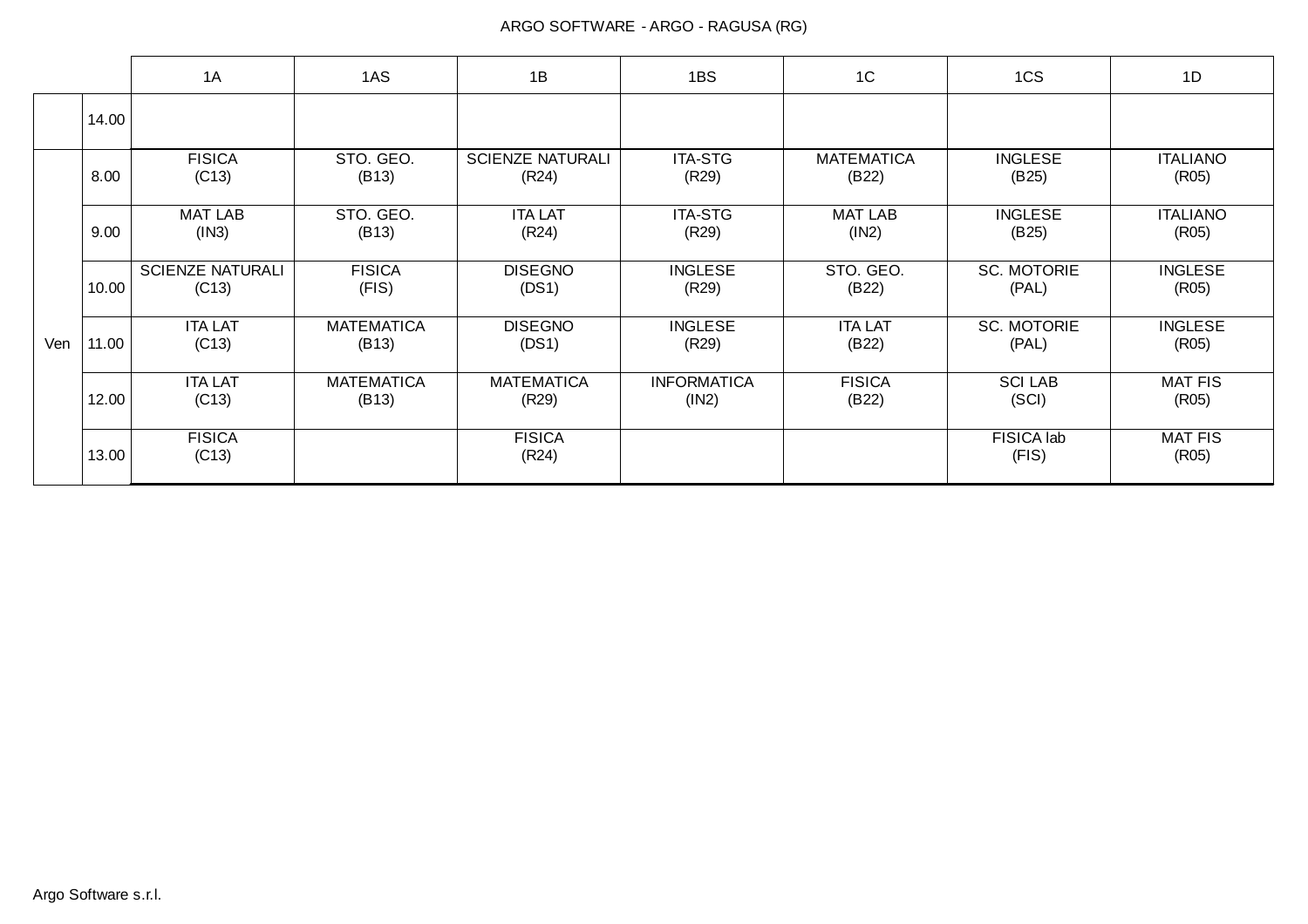|     |       | 1DS                              | 1E                         | 1ES                         | 1FS                         | 2A                      | 2AS                              | 2B                         |
|-----|-------|----------------------------------|----------------------------|-----------------------------|-----------------------------|-------------------------|----------------------------------|----------------------------|
|     | 14.00 |                                  |                            |                             |                             |                         |                                  |                            |
|     | 8.00  | <b>FISICA</b><br>(FIS)           | <b>MATEMATICA</b><br>(R14) | <b>INFORMATICA</b><br>(IN1) | <b>ITA-STG</b><br>(R03)     | <b>DISEGNO</b><br>(DS1) | <b>ITA-STG</b><br>(B12)          | <b>MATEMATICA</b><br>(R25) |
|     | 9.00  | <b>INFORMATICA</b><br>(IN1)      | <b>MATEMATICA</b><br>(R14) | <b>FISICA</b><br>(FIS)      | <b>ITA-STG</b><br>(R03)     | <b>DISEGNO</b><br>(DS1) | <b>ITA-STG</b><br>(B12)          | <b>MATEMATICA</b><br>(R25) |
|     | 10.00 | <b>SCIENZE NATURALI</b><br>(R03) | <b>ITALIANO</b><br>(R14)   | <b>DISEGNO</b><br>(DS2)     | <b>SC. MOTORIE</b><br>(PAL) | <b>ITA LAT</b><br>(C12) | FISICA lab<br>(B13)              | <b>ITALIANO</b><br>(R25)   |
| Ven | 11.00 | <b>SCILAB</b><br>(SCI)           | <b>ITALIANO</b><br>(R14)   | <b>DISEGNO</b><br>(DS2)     | <b>SC. MOTORIE</b><br>(PAL) | <b>INGLESE</b><br>(C12) | <b>SCIENZE NATURALI</b><br>(B12) | <b>ITALIANO</b><br>(R25)   |
|     | 12.00 | <b>ITA-STG</b><br>(R03)          | <b>DISEGNO</b><br>(DS2)    | <b>MATEMATICA</b><br>(R17)  | FISICA lab<br>(FIS)         | <b>INGLESE</b><br>(C12) | <b>SCIENZE NATURALI</b><br>(B12) | LAT STG<br>(R25)           |
|     | 13.00 | <b>ITA-STG</b><br>(R03)          | <b>DISEGNO</b><br>(DS2)    |                             |                             |                         | <b>MAT LAB</b><br>(1N2)          | LAT STG<br>(R25)           |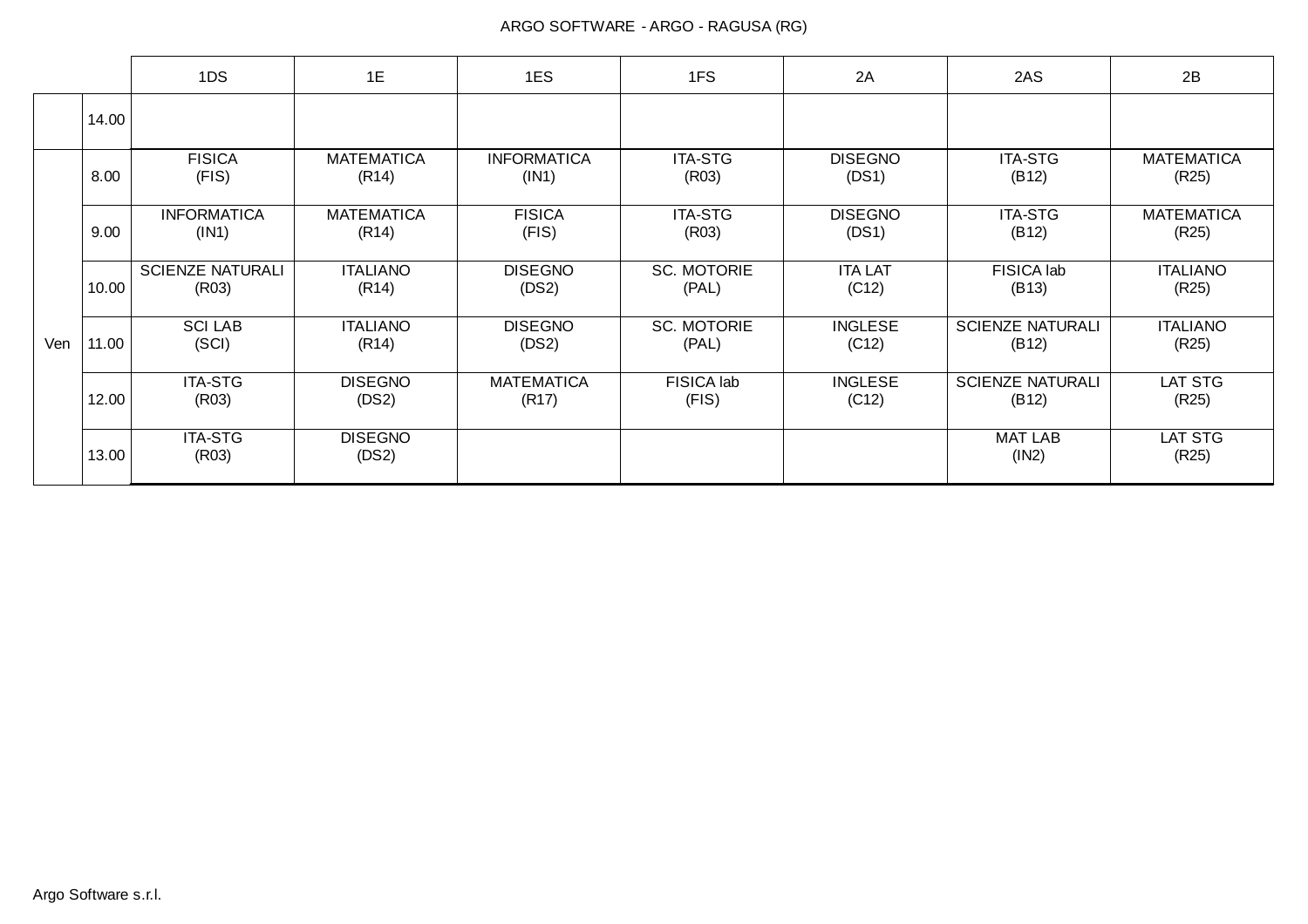|     |       | 2BS                              | 2C                       | 2CS                         | 2CT                     | 2D                               | 2DS                         | 2ES                         |
|-----|-------|----------------------------------|--------------------------|-----------------------------|-------------------------|----------------------------------|-----------------------------|-----------------------------|
|     | 14.00 |                                  |                          |                             | LAB CHIM                |                                  |                             |                             |
|     | 8.00  | <b>ITALIANO</b><br>(R21)         | REL. CATT.<br>(BB1)      | <b>SC. MOTORIE</b><br>(PAL) | <b>MATEMATICA</b>       | <b>ITA LAT</b><br>(R06)          | <b>SC. MOTORIE</b><br>(PAL) | <b>SC. MOTORIE</b><br>(PAL) |
|     | 9.00  | <b>ITALIANO</b><br>(R21)         | <b>SCI LAB</b><br>(B21)  | <b>INFORMATICA</b><br>(B22) | <b>MATEMATICA</b>       | <b>ITA LAT</b><br>(R06)          | <b>SC. MOTORIE</b><br>(PAL) | <b>SC. MOTORIE</b><br>(PAL) |
|     | 10.00 | <b>MATEMATICA</b><br>(R21)       | <b>ITALIANO</b><br>(B21) | FISICA lab<br>(B25)         | <b>SCI TECN APPL</b>    | <b>SCIENZE NATURALI</b><br>(R06) | <b>ITA-STG</b><br>(R02)     | <b>MAT LAB</b><br>(IN1)     |
| Ven | 11.00 | <b>SCIENZE NATURALI</b><br>(R21) | <b>ITALIANO</b><br>(B21) | <b>FISICA</b><br>(B25)      | <b>DIRITTO</b>          | <b>MATEMATICA</b><br>(R06)       | <b>ITA-STG</b><br>(R02)     | <b>ITALIANO</b><br>(R11)    |
|     | 12.00 | <b>SCIENZE NATURALI</b><br>(R21) | STO. GEO.<br>(B21)       | <b>ITA-STG</b><br>(B25)     | <b>SCIENZE NATURALI</b> | <b>MATEMATICA</b><br>(R06)       | <b>FISICA</b><br>(R02)      | <b>ITALIANO</b><br>(R11)    |
|     | 13.00 |                                  |                          |                             | <b>SCIENZE NATURALI</b> |                                  |                             |                             |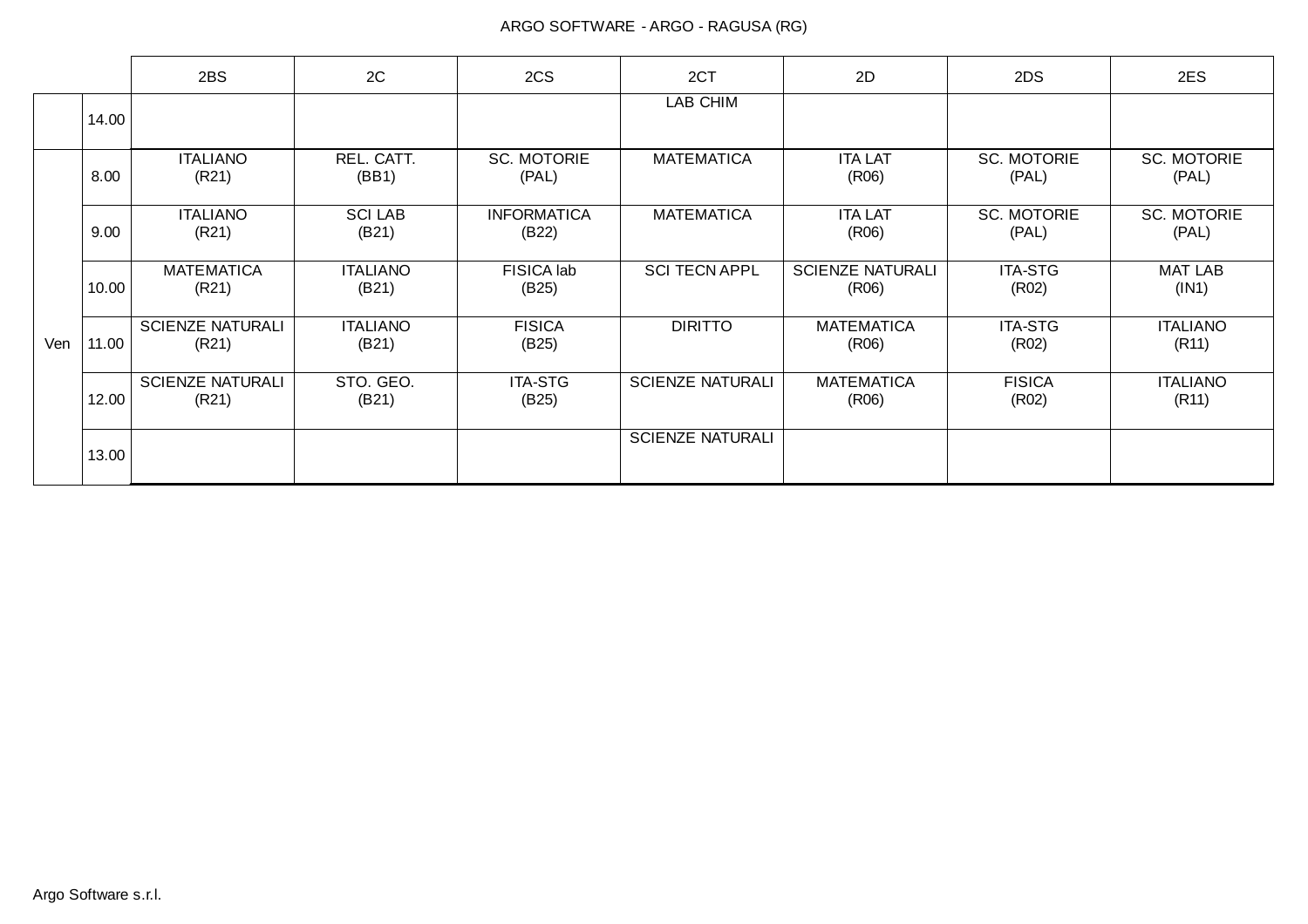|     |       | 2FS                     | 2GS                         | 3A                               | 3AS                         | 3B                      | 3BS                        | 3CM              |
|-----|-------|-------------------------|-----------------------------|----------------------------------|-----------------------------|-------------------------|----------------------------|------------------|
|     | 14.00 |                         |                             |                                  |                             |                         |                            | <b>DIRITTO</b>   |
|     | 8.00  | <b>ITA-STG</b><br>(R16) | <b>DISEGNO</b><br>(DS2)     | FIL STO<br>(C11)                 | <b>INGLESE</b><br>(B11)     | <b>ITA LAT</b><br>(R26) | <b>ITALIANO</b><br>(R22)   | <b>TECN COMM</b> |
|     | 9.00  | <b>ITA-STG</b><br>(R16) | <b>DISEGNO</b><br>(DS2)     | FIL STO<br>(C11)                 | <b>INGLESE</b><br>(B11)     | <b>ITA LAT</b><br>(R26) | <b>ITALIANO</b><br>(R22)   | <b>TECN COMM</b> |
|     | 10.00 | <b>INGLESE</b><br>(R16) | STO. GEO.<br>(B29)          | <b>SC. MOTORIE</b><br>(PAL)      | <b>MAT FIS</b><br>(B11)     | <b>INGLESE</b><br>(R26) | <b>DISEGNO</b><br>(1N3)    | <b>ITA STO</b>   |
| Ven | 11.00 | <b>INGLESE</b><br>(R16) | STO. GEO.<br>(B29)          | <b>SC. MOTORIE</b><br>(PAL)      | <b>MAT FIS</b><br>(B11)     | <b>MAT FIS</b><br>(R26) | <b>DISEGNO</b><br>(IN3)    | <b>FRANCESE</b>  |
|     | 12.00 | REL. CATT.<br>(BB1)     | <b>INFORMATICA</b><br>(IN1) | <b>SCIENZE NATURALI</b><br>(C11) | <b>SC. MOTORIE</b><br>(PAL) | <b>MAT FIS</b><br>(R26) | <b>MATEMATICA</b><br>(R22) | <b>DIRITTO</b>   |
|     | 13.00 |                         | <b>ITALIANO</b><br>(B29)    | <b>SCI LAB</b><br>(SCI)          | <b>SC. MOTORIE</b><br>(PAL) | REL. CATT.<br>(R26)     | <b>MATEMATICA</b><br>(R22) | <b>DIRITTO</b>   |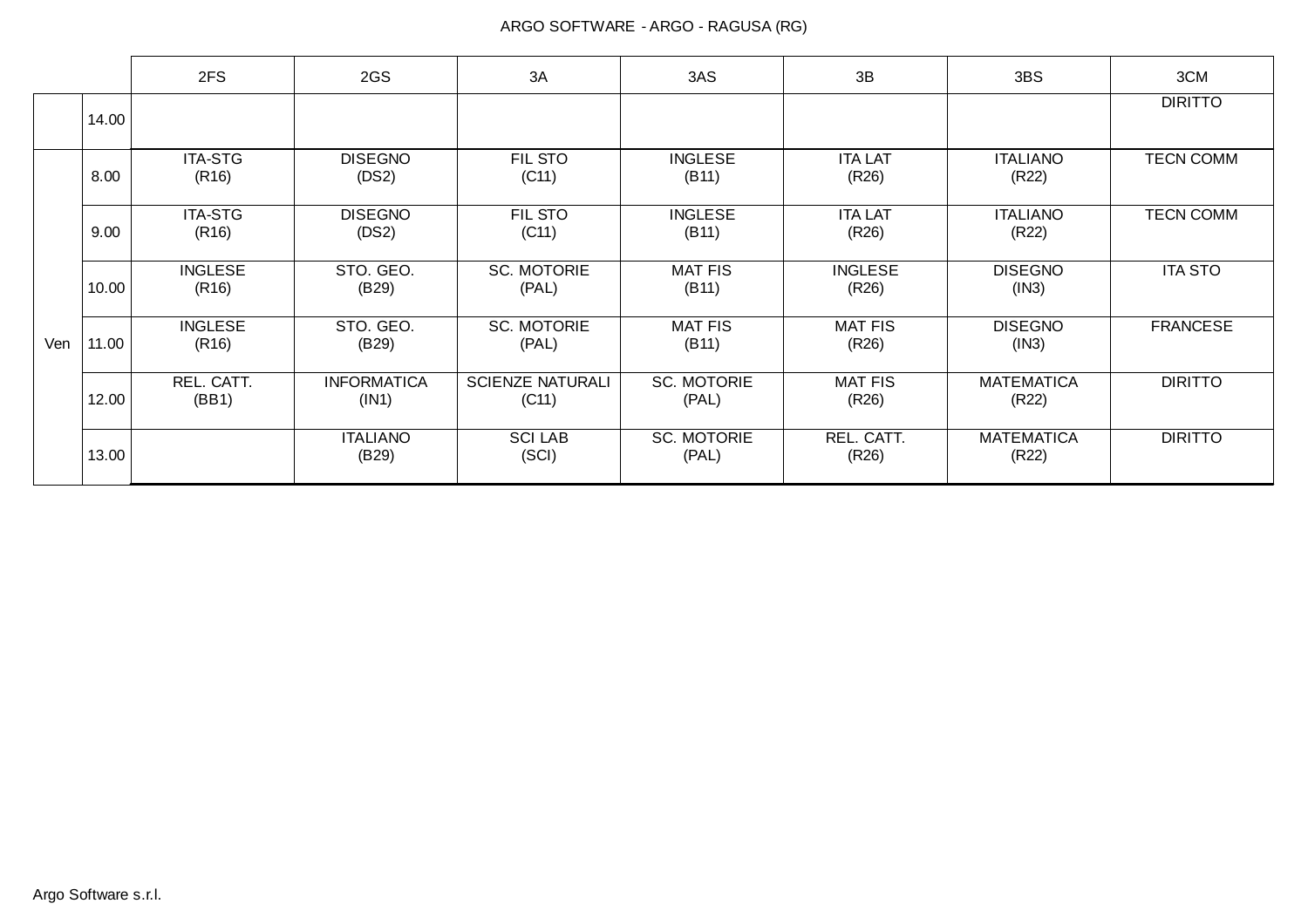|     |       | 3CS                              | 3DS                              | 3ES                         | 4A                               | 4AS                         | 4B                               | 4BS                              |
|-----|-------|----------------------------------|----------------------------------|-----------------------------|----------------------------------|-----------------------------|----------------------------------|----------------------------------|
|     | 14.00 |                                  |                                  |                             |                                  |                             |                                  |                                  |
|     | 8.00  | <b>MATEMATICA</b><br>(B24)       | <b>SCIENZE NATURALI</b><br>(R01) | <b>SC. MOTORIE</b><br>(PAL) | <b>SCIENZE NATURALI</b><br>(B27) | <b>SCILAB</b><br>(SCI)      | <b>FIL STO</b><br>(R28)          | <b>MAT FIS</b><br>(R15)          |
|     | 9.00  | <b>MATEMATICA</b><br>(B24)       | <b>SCIENZE NATURALI</b><br>(R01) | <b>SC. MOTORIE</b><br>(PAL) | <b>SCIENZE NATURALI</b><br>(B27) | <b>SCILAB</b><br>(SCI)      | <b>FIL STO</b><br>(R28)          | <b>MAT FIS</b><br>(R15)          |
| Ven | 10.00 | <b>SCIENZE NATURALI</b><br>(B24) | <b>SC. MOTORIE</b><br>(PAL)      | <b>MAT FIS</b><br>(R12)     | <b>MAT FIS</b><br>(B27)          | <b>INGLESE</b><br>(B12)     | <b>MAT FIS</b><br>(R28)          | FIL STO<br>(R15)                 |
|     | 11.00 | <b>SCIENZE NATURALI</b><br>(B24) | <b>SC. MOTORIE</b><br>(PAL)      | <b>MAT FIS</b><br>(R12)     | FIL STO<br>(B27)                 | <b>INFORMATICA</b><br>(1N2) | <b>MAT FIS</b><br>(R28)          | FIL STO<br>(R15)                 |
|     | 12.00 | <b>INGLESE</b><br>(B24)          | <b>FISICA</b><br>(R01)           | <b>ITALIANO</b><br>(R12)    | <b>ITA LAT</b><br>(B27)          | <b>ITALIANO</b><br>(R16)    | <b>SCIENZE NATURALI</b><br>(R28) | <b>SCIENZE NATURALI</b><br>(R15) |
|     | 13.00 | <b>INFORMATICA</b><br>(IN1)      | <b>FISICA</b><br>(R01)           | <b>ITALIANO</b><br>(R12)    | <b>ITA LAT</b><br>(B27)          | <b>ITALIANO</b><br>(R16)    | <b>INGLESE</b><br>(R28)          | <b>SCIENZE NATURALI</b><br>(R15) |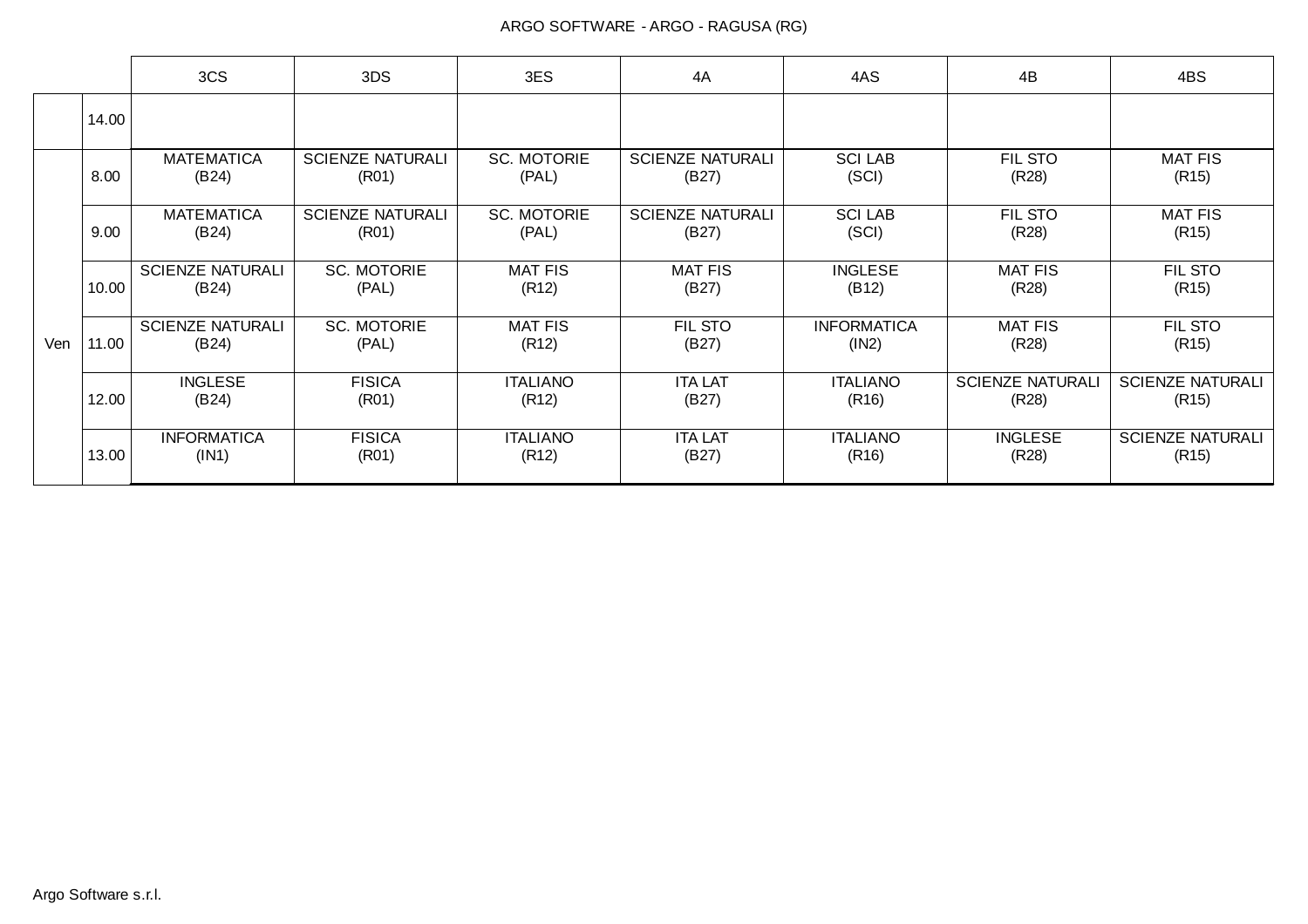|     |       | 4C                      | 4CM              | 4CS                         | 4CT               | 4D                               | 4DS                              | 5A                               |
|-----|-------|-------------------------|------------------|-----------------------------|-------------------|----------------------------------|----------------------------------|----------------------------------|
|     | 14.00 |                         | <b>TECN COMM</b> |                             | <b>ESTIMO LAB</b> |                                  |                                  |                                  |
|     | 8.00  | <b>INGLESE</b><br>(R23) | <b>ITA STO</b>   | <b>INGLESE</b><br>(B29)     | REL. CATT.        | <b>SCIENZE NATURALI</b><br>(R07) | <b>MAT FIS</b><br>(R04)          | <b>MAT FIS</b><br>(B28)          |
|     | 9.00  | <b>INGLESE</b><br>(R23) | <b>ITA STO</b>   | <b>INGLESE</b><br>(B29)     | <b>INGLESE</b>    | <b>SCIENZE NATURALI</b><br>(R07) | <b>MAT FIS</b><br>(R04)          | <b>MAT FIS</b><br>(B28)          |
|     | 10.00 | <b>MAT FIS</b><br>(R23) | <b>SCI UMANE</b> | <b>ITALIANO</b><br>(B28)    | <b>INGLESE</b>    | <b>MAT FIS</b><br>(R07)          | <b>SCIENZE NATURALI</b><br>(R04) | <b>SCILAB</b><br>(SCI)           |
| Ven | 11.00 | <b>MAT FIS</b><br>(R23) | <b>SCI UMANE</b> | <b>INFORMATICA</b><br>(IN1) | <b>MATEMATICA</b> | <b>MAT FIS</b><br>(R07)          | REL. CATT.<br>(R04)              | <b>SCIENZE NATURALI</b><br>(R03) |
|     | 12.00 | <b>ITA LAT</b><br>(R23) | <b>FRANCESE</b>  | FIL STO<br>(R14)            | <b>ITA STO</b>    | <b>FIL STO</b><br>(C14)          | <b>DISEGNO</b><br>(IN3)          | FIL STO<br>(B28)                 |
|     | 13.00 | FIL STO<br>(R23)        | <b>FRANCESE</b>  | FIL STO<br>(R14)            | <b>ITA STO</b>    | FIL STO<br>(C14)                 | <b>DISEGNO</b><br>(IN3)          | <b>INGLESE</b><br>(B28)          |